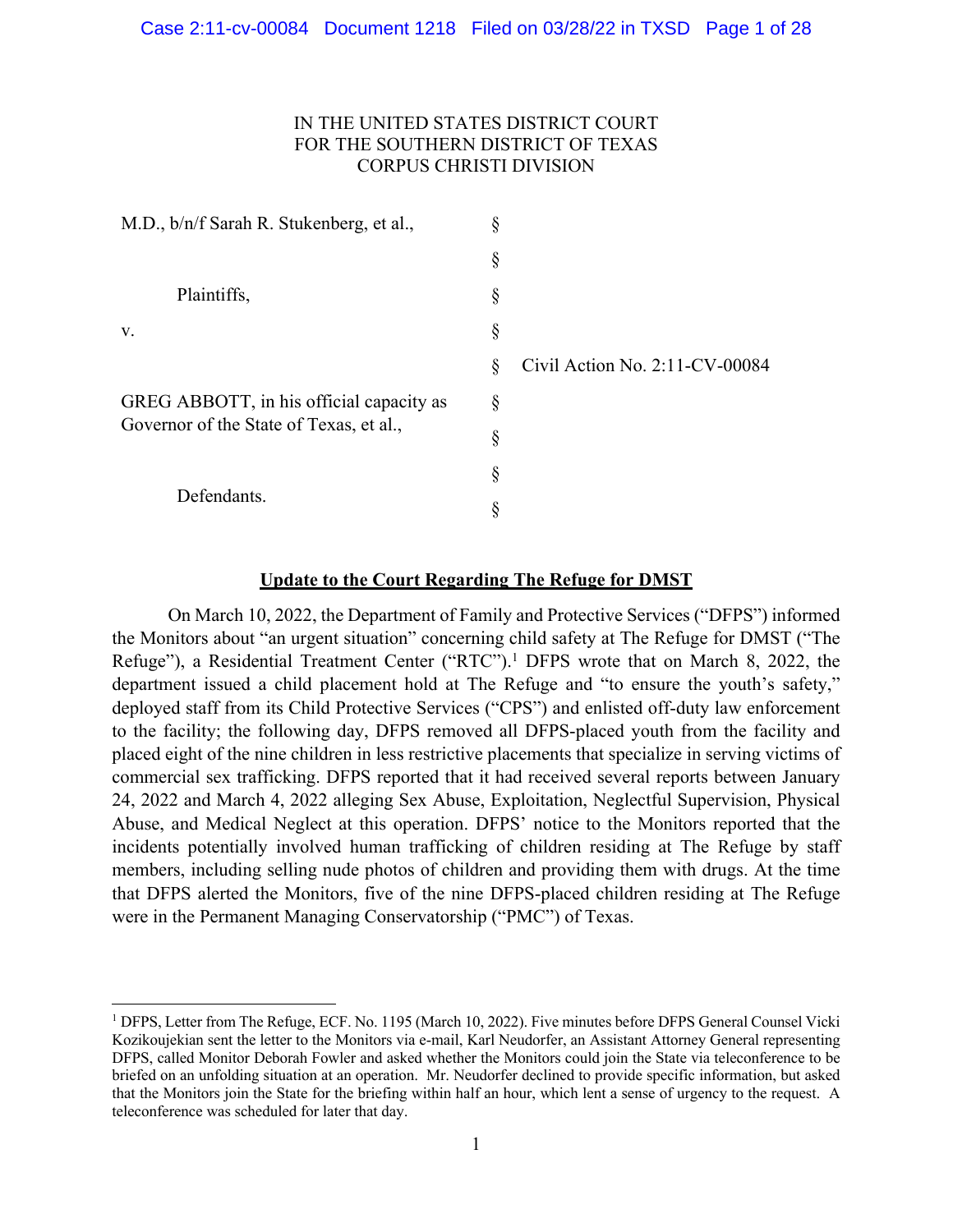After the Monitors briefed the Court, a hearing was held the afternoon of March 10, 2022. At the hearing, the Court directed the Monitors to investigate the safety history of The Refuge and the allegations described in DFPS's communication. 2

On March 10, 2022, Texas Governor Greg Abbott announced that he had "ordered an immediate investigation by the Texas Rangers into reports of child sex trafficking at The Refuge."<sup>3</sup> Just six days later, on March 16, 2022, a letter from Steven McCraw, Director and Colonel of the Texas Department of Public Safety, to Governor Abbott summarized DPS's "initial findings" that there was "no evidence that any of the residents at the Refuge shelter have every been sexually abused or trafficked while at the shelter" and "[t]here were no allegations or evidence that these residents were sexually abused or assaulted by anyone."4 McGraw said "a team of Texas Rangers conducted interviews of Refuge shelter residents, shelter employees and DFPS employees."5 Yet, the Monitors' review of IMPACT and CLASS records revealed that at least one child victim was not interviewed by a Texas Ranger until well after the DPS letter became public, and that the child was upset by the Rangers' conclusions.<sup>6</sup> The evidence strongly suggests Col. McGraw's conclusion that there was no evidence of sexual abuse or trafficking at The Refuge was, at best, premature.<sup>7</sup>

<sup>7</sup> Under federal law, the creation and sale of certain kinds of materials that constitute "child pornography" is a prohibited form of human trafficking as defined under 18 U.S. Code § 2427, which is entitled "Inclusion of offenses relating to child pornography in definition of sexual activity for which any person can be charged with a criminal offense." Section 2427 states that "the term 'sexual activity for which any person can be charged with a criminal offense' includes the production of child pornography, as defined in section 2256(8)." [which defines sexually explicit content]. In addition, the Texas Penal Code's definition of trafficking is broad enough to include a scenario in which a perpetrator "entices" or "recruits" a child to "engage in, or become the victim of" possession or promotion of child pornography, or "'receives a benefit from participating in a venture that involves" possession or promotion of child pornography. *See* Tex. Penal Code §§20A.01, 20A.02; Tex. Penal Code §43.26. A person commits possession of child pornography if she knowingly or intentionally possesses, or knowingly or intentionally accesses with intent to view, visual material that visually depicts a child younger than 18 years of age engaging in "sexual conduct," the definition of which includes "lewd exhibition of the genitals, the anus, or any portion of the female breast below the top of the areola." *See* Tex. Penal Code §43.26; Tex. Penal Code §43.25. Though the Rangers apparently did not interview AA (one of the two children who were allegedly given drugs in exchange for nude photos) until March 23, 2022, during AA's January 26, 2022 interview with DFPS, AA told the investigators that when she used G's phone to take photos of herself, she took pictures of "everything." BB, the other alleged child victim in that investigation, was interviewed the same day and when DFPS asked, "What kind of pictures did you take?" BB answered, "It was in

<sup>2</sup> Official Amended Transcript of March 10, 2022 Status Conference (Via Zoom), ECR 1203.

<sup>&</sup>lt;sup>3</sup> Office of the Texas Governor, Press Release: Governor Abbott Orders Texas Rangers To Investigate Reported Trafficking At State-Contracted Shelter for Children, March 10, 2022.

<sup>4</sup> Letter from Steven McCraw, Director and Colonel of the Texas Department of Public Safety, to Greg Abbott, Governor of Texas (March 16, 2022) (Publicly released and on file with the Monitors).<sup>5</sup> *Id*.

<sup>&</sup>lt;sup>6</sup> During child AA's March 23, 2022 interview with a DFPS investigator, AA was informed that "the Texas Rangers" would be in contact with her regarding telling her story." AA responded that she had recently been contacted by the Texas Rangers "a couple days ago" and that she was cooperating with them. According to DFPS's investigative notes, AA said "she wanted her side of the story told and was upset when she learned that a Ranger report had stated that there were no findings. She said that she had proof." Monitor Deborah Fowler asked DFPS on March 21, 2022 which children from The Refuge had been interviewed by the Rangers. Email from Deborah Fowler to Jaime Masters, Commissioner, DFPS, March 21, 2022 (On file with the Monitors). Karl Neudorfer, an Assistant Attorney General representing DFPS, informed the Monitors on March 28, 2022 by telephone conference that DFPS knew the answer, but was prohibited from disclosing the information to the Monitors.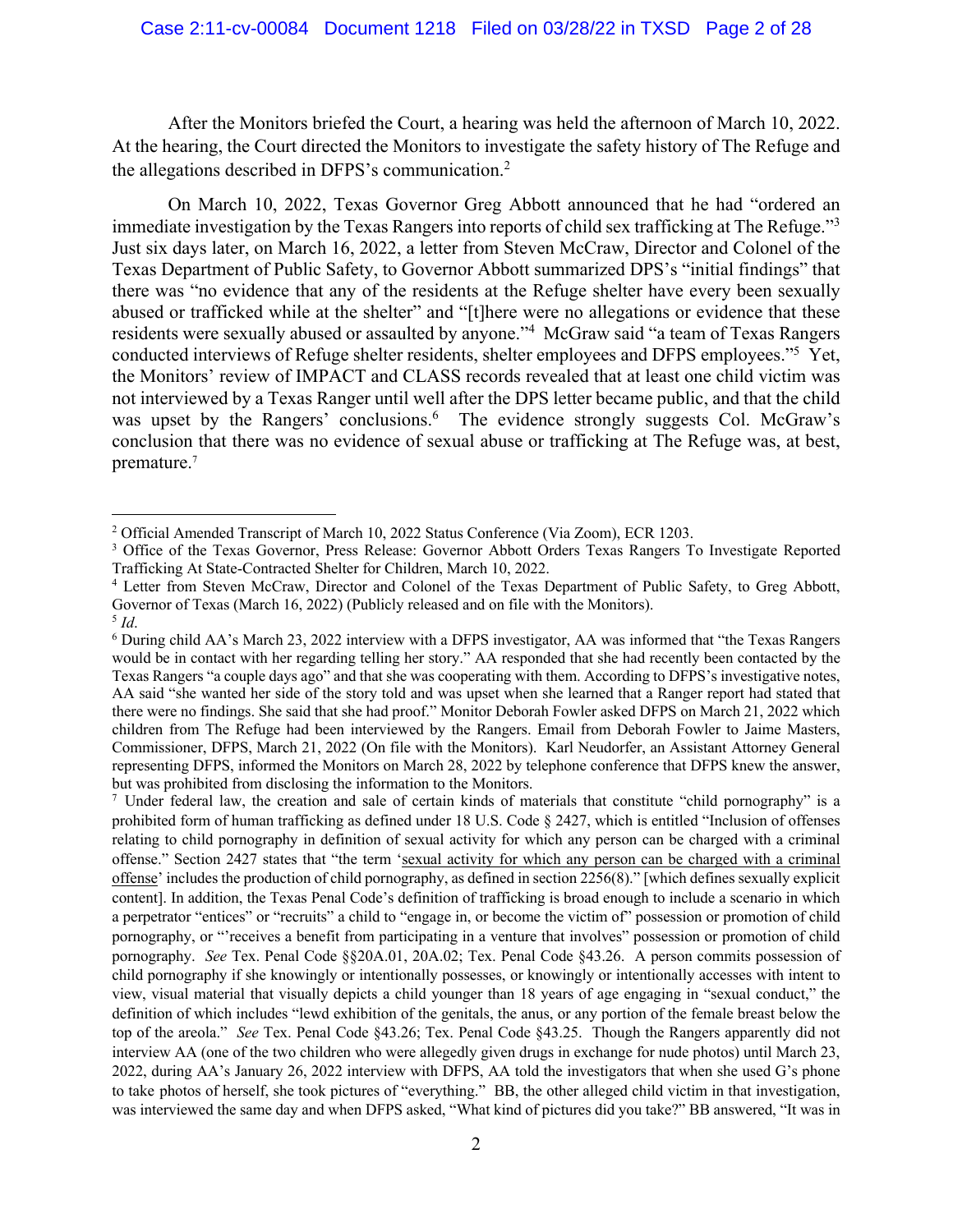In response to the Court's March 10, 2022 order, the monitoring team reviewed thousands of documents, including The Refuge's licensing history; its history of minimum standards violations; records and documents associated with DFPS investigations of child abuse, neglect, and exploitation closed between January 1, 2021 and January 1, 2022; employee records from The Refuge requested by the Monitors; audio recordings and documents from Statewide Intake ("SWI") in 2021 and 2022; and documents and information related to pending investigations. The Monitors' review revealed ample evidence for DFPS to substantiate child Sex Abuse,<sup>8</sup> Exploitation,<sup>9</sup> Neglectful Supervision,<sup>10</sup> and Physical Abuse<sup>11</sup> based upon evidence that a Refuge staff member provided drugs to two children, AA and BB, in her care, and induced them to take and sell, or try to sell, naked photographs of themselves in exchange for drugs.12 Furthermore, four staff at The Refuge were either involved in helping a child run away from The Refuge or had undisclosed contact with the child after she fled, and there is ample evidence to substantiate allegations of Neglectful Supervision by numerous caregivers at The Refuge. The records made available to the Monitors to date also include significant evidence of serious risks to child safety at The Refuge, including recurrent failures to provide 24/7 awake-night supervision of children in violation of Remedial Order A-7, managerial knowledge and awareness of awake-night staff sleeping during shifts and failing to properly report it; staff failures to maintain appropriate boundaries with children; and record-keeping failures that posed a risk of harm to children. Lastly, the Monitors found evidence that leaders at The Refuge failed to report to DFPS a child's outcry of alleged abuse and neglect by a staff member in 2021.

#### **Safety History of The Refuge**

1. Licensing History and History of Minimum Standards Violations

a lewd manner." When the DFPS investigator asked her to explain what she meant, she said "It was..a selfie with my boobs out."

<sup>8</sup> Causing, permitting, encouraging, engaging in, or allowing the photographing, filming, or depicting of the child if the person knew or should have known that the resulting photograph, film, or depiction of the child is obscene as defined by §43.21, Penal Code, or pornographic, by a person responsible for a child's care, custody, or welfare. 40 TEX. ADMIN. CODE §707.791 (a)(4).

<sup>9</sup> Exploitation is a statutory definition that appear in Texas Family Code §261.001(3) and involves the illegal or improper use of a child or of the resources of a child for monetary or personal benefit, profit, or gain by an employee, volunteer, or other individual working under the auspices of a child care facility or program. 40 TEX. ADMIN. CODE §707.799

 $10$  A negligent act or omission by an employee, volunteer, or other individual working under the auspices of a facility or program, including failure to comply with an individual treatment plan, plan of care, or individualized services plan that causes or may cause substantial emotional harm or physical injury to, or the death of, a child served by the facility or program as further described by rule or policy. 40 TEX. ADMIN. CODE §707.801(a).

 $11$  Causing, expressly permitting, or encouraging a child to use a controlled substance as defined by Chapter 481, Health and Safety Code, by a person responsible for a child's care, custody, or welfare. 40 TEX. ADMIN. CODE §707.789(a)(4)

 $12$  As the Monitors have previously written, when DFPS substantiates child maltreatment by a preponderance of the evidence (more likely than not), the agency describes the finding as "Reason to Believe" (RTB).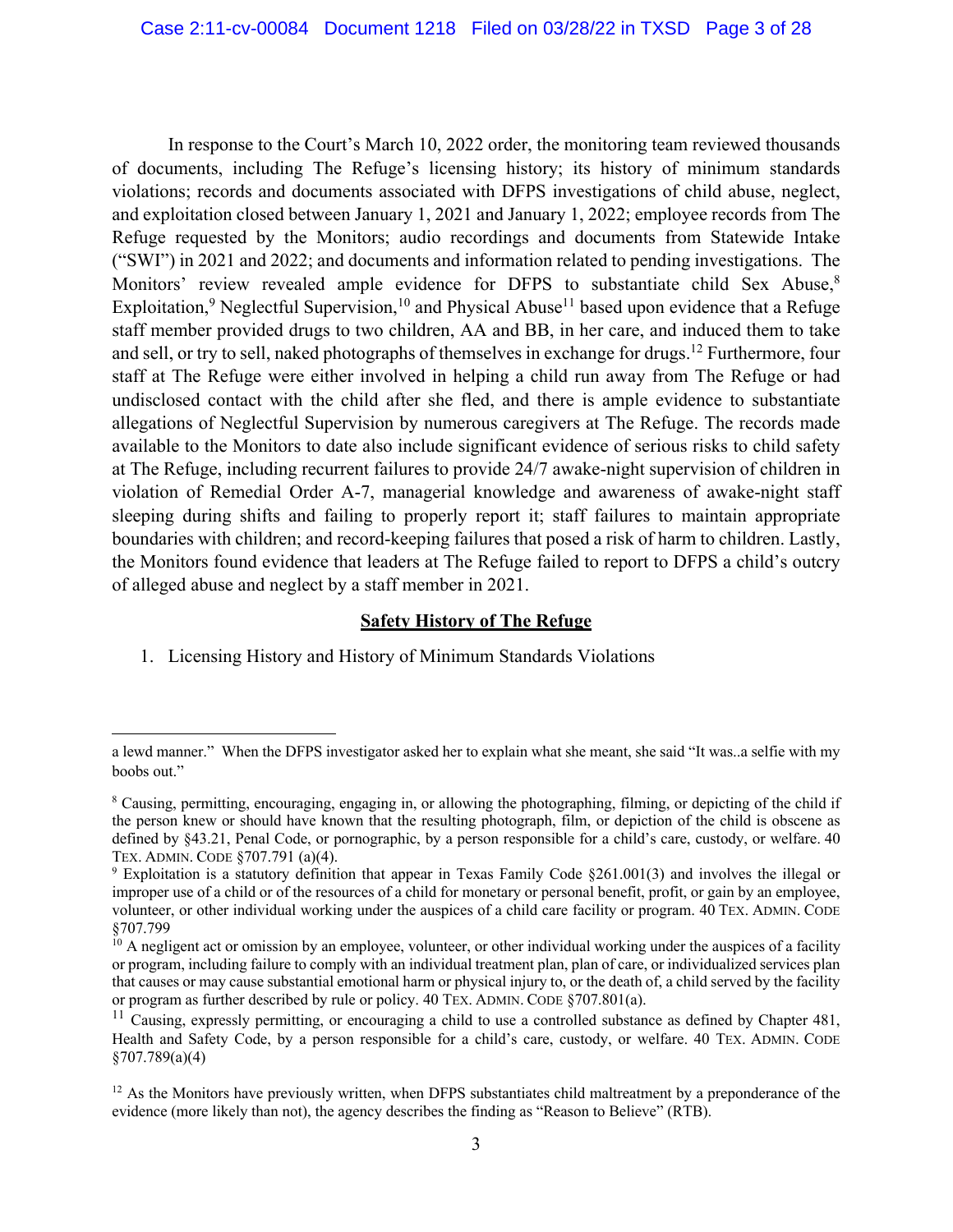The Refuge for DMST, described on its website as a "place of rest and restoration for child survivors of sex trafficking," is licensed as an RTC to serve up to 24 girls aged 11 to 17. It received its initial permit to operate from the Health and Human Services Commission's ("HHSC") Residential Child Care Regulation ("RCCR") on August 3, 2018, and a full license on February 1, 2019. On March 11, 2022, in response to the safety concerns discussed above, RCCR issued an emergency suspension of the operation's license, which will expire on April 10, 2022. In making the decision to suspend the operation's license, RCCR reasoned in CLASS: "DFPS initiated three [abuse, neglect, or exploitation investigations] and upon review, HHSC determined immediate risk to children. Considering the threat factors found in 26 TAC 745.751(1), (2), (3), (11), and (12),<sup>13</sup> the severity and circumstances of the deficiencies and the risk of abuse, neglect, and or exploitation as well as the consideration of the vulnerability of the population that is served at this operation."

According to RCCR, as of March 17, 2022, the operation had been cited 43 times for noncompliance with minimum standards over the course of the three years it has been operating.<sup>14</sup> HHSC provided the Monitors with the table, below, identifying the citations issued as of that date.15

| <b>Row Labels</b>                         | <b>Count of</b><br>Subchapter | <b>Specific citations</b>                                                          |
|-------------------------------------------|-------------------------------|------------------------------------------------------------------------------------|
| Admission, Service Planning,<br>Discharge | 4                             | Preliminary service plan (2), Initial service plan,<br>Admission                   |
| Background Checks - TAC 745               | 5                             | AP BGC results (2), BGC Validation (2), BGC<br>determination                       |
| Child Care                                | 4                             | Tobacco (3), TB exam                                                               |
| Child/Caregiver Ratios                    | $\overline{2}$                | Ratio, Ratio                                                                       |
| Children's Rights                         | 3                             | Right to make complaints, Right to contact<br>others, free from belittling remarks |
| <b>Emergency Behavior Intervention</b>    | 2                             | EBI documentation, Triggered review                                                |
| Medication                                | 5                             | Admin or Rx meds, Medication error,<br>Medication docs (2), Med storage,           |

<sup>&</sup>lt;sup>13</sup> 26 TAC 745.751 lists the factors that RCCR considers when determining whether a person or an operation is a threat to the health or safety of children. Those listed by RCCR include: (1) The severity of the deficiency, including abuse or neglect; (2) The circumstances surrounding the deficiency, including abuse or neglect; (3) The seriousness of injuries to children; (11) The current position, role, and responsibilities of the person; and (12) The degree and immediacy of the threat or danger. *Id*.

<sup>&</sup>lt;sup>14</sup> E-mail from Katy Gallagher, Attorney, Foster Care Litigation, HHSC, to Deborah Fowler and Kevin Ryan, re: O re: citations for The Refuge, March 21, 2022 (on file with the Monitors). <sup>15</sup> *Id*.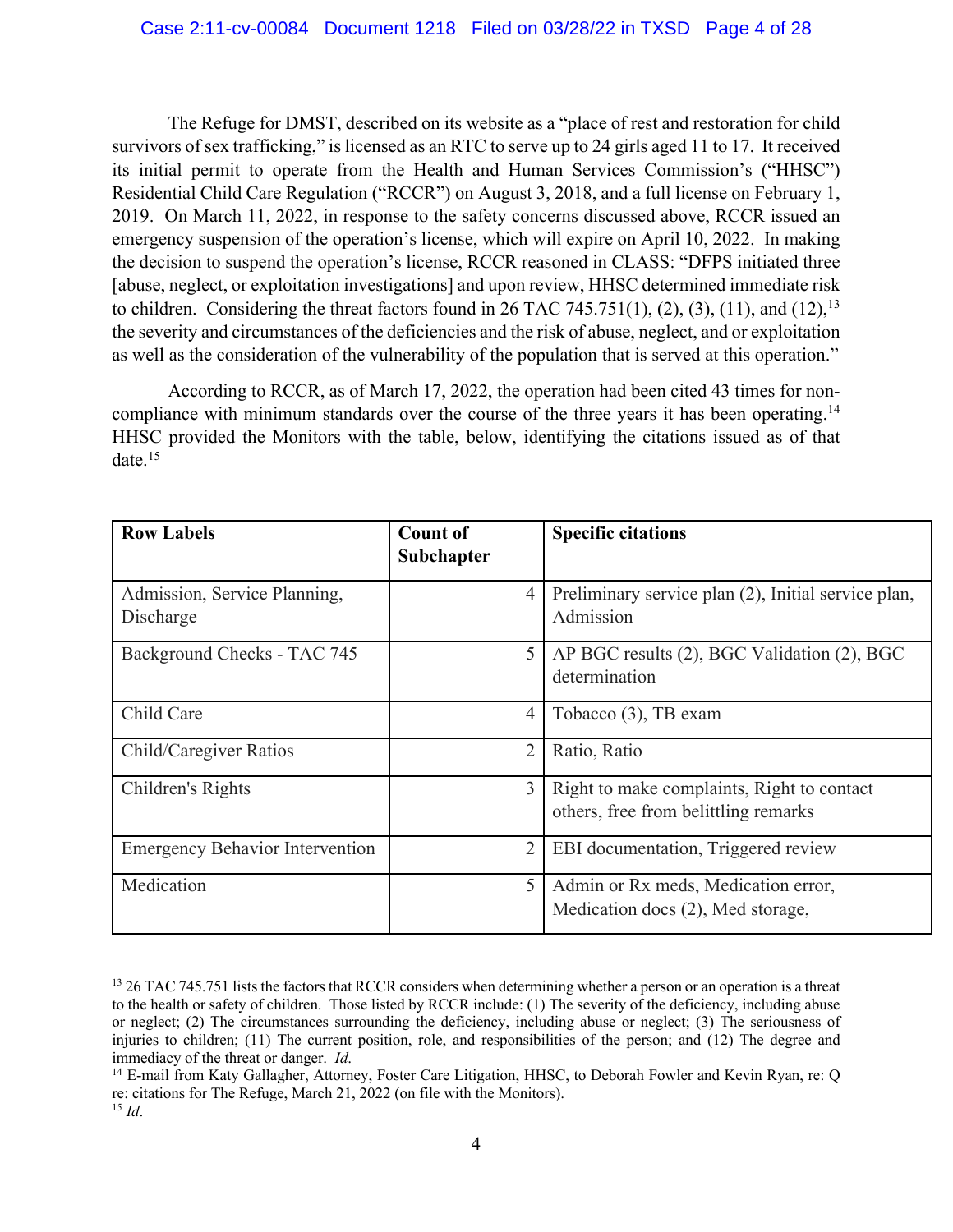| Personnel                      | 10             | Judgment (2), Caregiver responsibility-<br>supervision (2), LCCA Responsibilities (2),<br>Caregiver responsibility-able to intervene (3),<br>Caregiver responsibility-safe environment |
|--------------------------------|----------------|----------------------------------------------------------------------------------------------------------------------------------------------------------------------------------------|
| Physical Site                  | 3              | Food prep $(3)$                                                                                                                                                                        |
| Reports and Record Keeping     | $\overline{4}$ | Report to RCCR, Records available (2), affidavit,                                                                                                                                      |
| Safety and Emergency Practices |                | Disposal of bodily fluids                                                                                                                                                              |
| <b>Total</b>                   | 43             |                                                                                                                                                                                        |

Of these citations, more than half (25, or 58%) were associated with minimum standards ranked medium-high or high.<sup>16</sup> As indicated by the table, the most often cited violations were associated with minimum standards for staff, caregiver, or licensed administrators' judgment, responsibility or supervision, or ability to maintain a safe environment for children. Of these 10 citations,  $\sin^{17}$  were issued by RCCR in connection with three reports of abuse, neglect, or exploitation made to SWI after January 24, 2022 (discussed below), though the DFPS investigations remain pending. Both of the citations associated with child-to-caregiver ratios are also associated with the pending abuse, neglect, or exploitation investigations and resulted from findings that awake-night staff slept during their shifts.<sup>18</sup> The remaining citations are associated with Priority 3 RCCR licensing investigations or inspections. During testimony at a recent hearing of the Human Services Committee of the Texas House of Representatives, the Chief Policy and Regulatory Officer for HHSC indicated that more citations may be issued in pending investigations, depending on DFPS' findings.19

Two of the ten citations for standards violations at The Refuge are associated with Priority 3 RCCR investigations initiated after January 24, 2022. One of these intakes, reported to SWI on January 26, 2022 by the child victim's caseworker, was reported after the caseworker noticed the odor of what she believed to be marijuana in the child's room during a face-to-face visit conducted

<sup>&</sup>lt;sup>16</sup> Testimony of Jordan Dixon, Chief Policy and Regulatory Officer, HHSC, House Human Service Committee Hearing, March 21, 2022.

 $17$  The Refuge has requested an administrative review of all of the citations issued in association with investigations initiated on or after January 24, 2022, and the administrative review is still pending.

<sup>&</sup>lt;sup>18</sup> When the employee records were reviewed, the Monitors found that a staff person was given an informal warning by The Refuge for sleeping during awake-night shifts. The warning states, "On December 2, 2021, Supervisor…spoke with Connections Specialist [name omitted] regarding supervision issues during her overnight shift. Over the phone with [senior leader T], [the staff person] stated that she fell asleep several times during multiple shifts. [The staff person] has been vocal about moving to day shift to assist with her sleep schedule and Supervisor…and [T] have communicated that her temporary move to days will be for about two weeks in October before she temporarily moves back to overnight shifts until a permanent day spot opens. [Staff person] has officially been moved to the day shift in December 2021." The Refuge did not report this violation to RCCR or DFPS, despite being required to do so per policy. RCCR also found this record, and reported the violation to SWI on March 25, 2022. The resulting DFPS investigation is still pending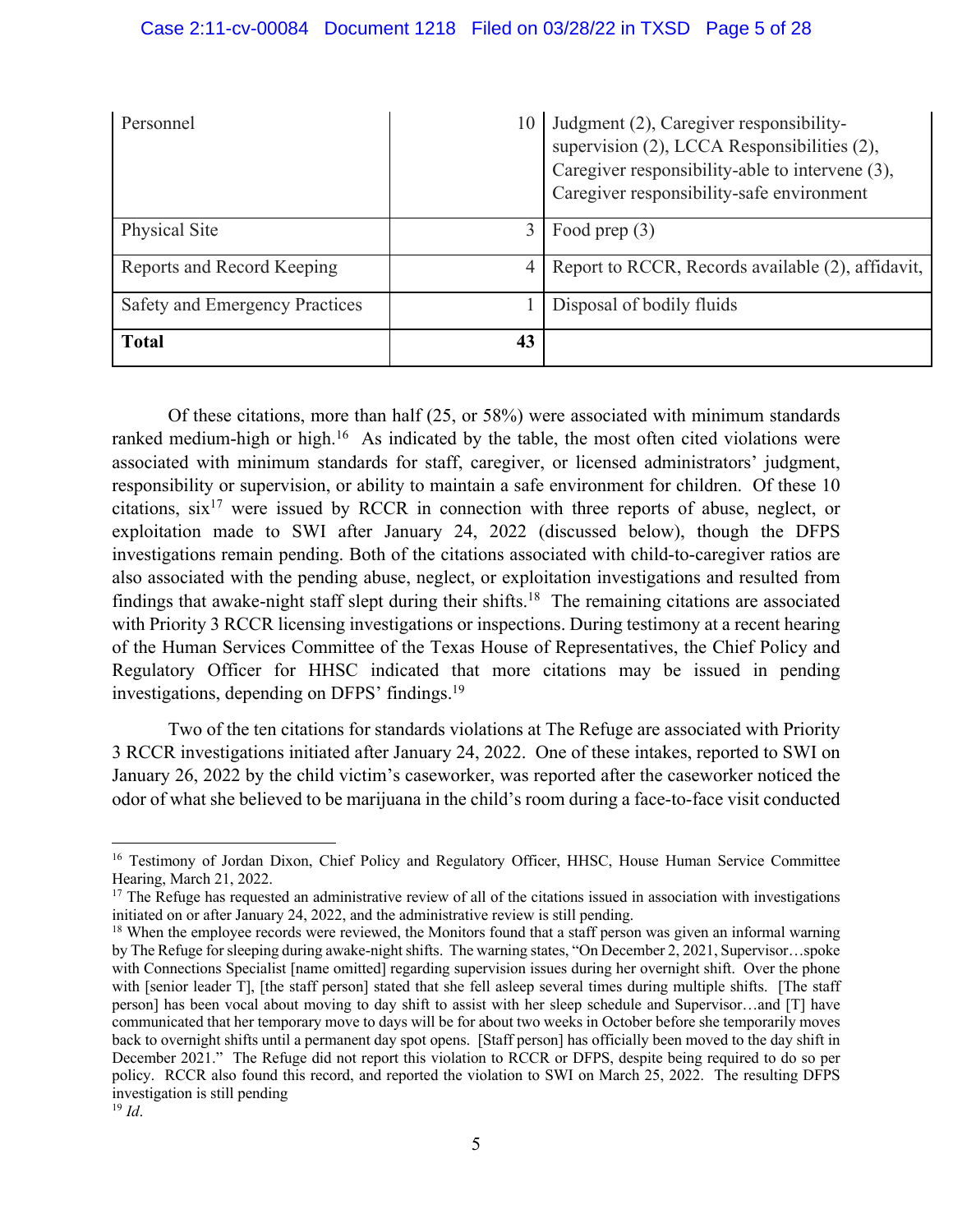on January 25, 2022. The child victim in that investigation was BB, one of the two alleged victims in the January 24, 2022 abuse, neglect, and exploitation investigation discussed below. This intake was merged with a February 10, 2022 report to SWI made by an RCCR inspector/investigator, who reported that during an interview for the January 26, 2022 Priority 3 investigation, BB said that during the time period when her cottage mate was isolated in another cottage with COVID, BB was given a walkie-talkie and left alone in the cottage without supervision, monitored only via camera and by staff who occasionally visited to check on her. BB reported that she did not feel safe in the cottage by herself and that she had expressed feeling unsafe to staff at The Refuge.

During the investigation, BB reported that she could not have smoked marijuana in her cottage because the smell would have permeated the entire cottage, and staff would have noticed. AA, BB's roommate, agreed that staff would smell marijuana if smoked in the cottage. M, the House Parent for the cottage where BB lived, said she never smelled marijuana. BB and AA reported that their rooms were searched twice after the January 24, 2022 intake reporting a staff member gave AA and BB drugs in exchange for nude photos, and nothing was found. However, BB reported to the RCCR inspector/investigator that staff member G, the alleged perpetrator in the January 24, 2022 abuse, neglect and exploitation intake, offered BB and AA a "blunt."20 When RCCR interviewed BB's caseworker, she reported that during a forensic interview, BB "reported to the interviewer that she was given a Dab Cartridge" by G, the alleged perpetrator in the January 24, 2022 abuse, neglect, and exploitation investigation. BB's caseworker explained that a Dab Cartridge "is THC oil and is very concentrated." M, BB's House Parent, also stated that BB "admitted to her when she was leaving that she found a vape or a 'puff bar,'" though she said BB did not indicate it was marijuana. The notes for BB's forensic interview,  $21$  included in the CLASS chronology for the January 24, 2022 abuse, neglect, and exploitation investigation, also indicate that BB "stated [G] got her a dab cartridge in January and she didn't tell the detective because she did not want to get drug tested."

During RCCR's investigation of the Priority 3 intake, BB reported that the first period during which she was left alone in the cottage, unsupervised (except by camera),<sup>22</sup> was "right after Christmas to a little after New Year's," and records reviewed for the investigation showed that AA

<sup>20</sup> A "blunt" is a cigar that has had tobacco removed and replaced with marijuana. *See* Healthline, *What is a blunt, anyway?*, *available at* https://www.healthline.com/health/what-is-a-blunt#blunts A staffing for the investigation held on February 28, 2022 fails to note this, and instead says "[BB] reported staff…did bring drugs to she and [AA] but not marijuana."

<sup>&</sup>lt;sup>21</sup> The recordings of the alleged victims' forensic interviews have not been made available to the Monitors.

 $^{22}$  It is unclear how often BB was left on her cottage without supervision. A second interview with RCCR on February 15, 2022 appears to indicate this was still occurring. During that interview, "[BB] reported she did not have a walkie yesterday and believes someone on Cottage 8 was supervising her" and "[BB] reported they are short staffed and she believes this is why she's left with a walkie. [BB] reported her staff has been moved to other cottages…with the new residents." BB also told RCCR during this interview that they could only make calls from the phone in the cottage to numbers that had been pre-programmed into the phone and "she [did] not think the licensing or ombudsman number has been programmed into the phone." By the time that T (the senior leader named as an alleged perpetrator in the pending investigations discussed, below) was interviewed on March 16, 2022, she reported that she was informed by an RCCI investigator that BB had voiced concerns about being in the cottage alone, and that a safety plan was subsequently implemented so that BB would not be left alone. She also reported that the number for licensing was programmed into the phone on the cottage on February 15, 2022, the date of BB's second interview in this RCCR investigation.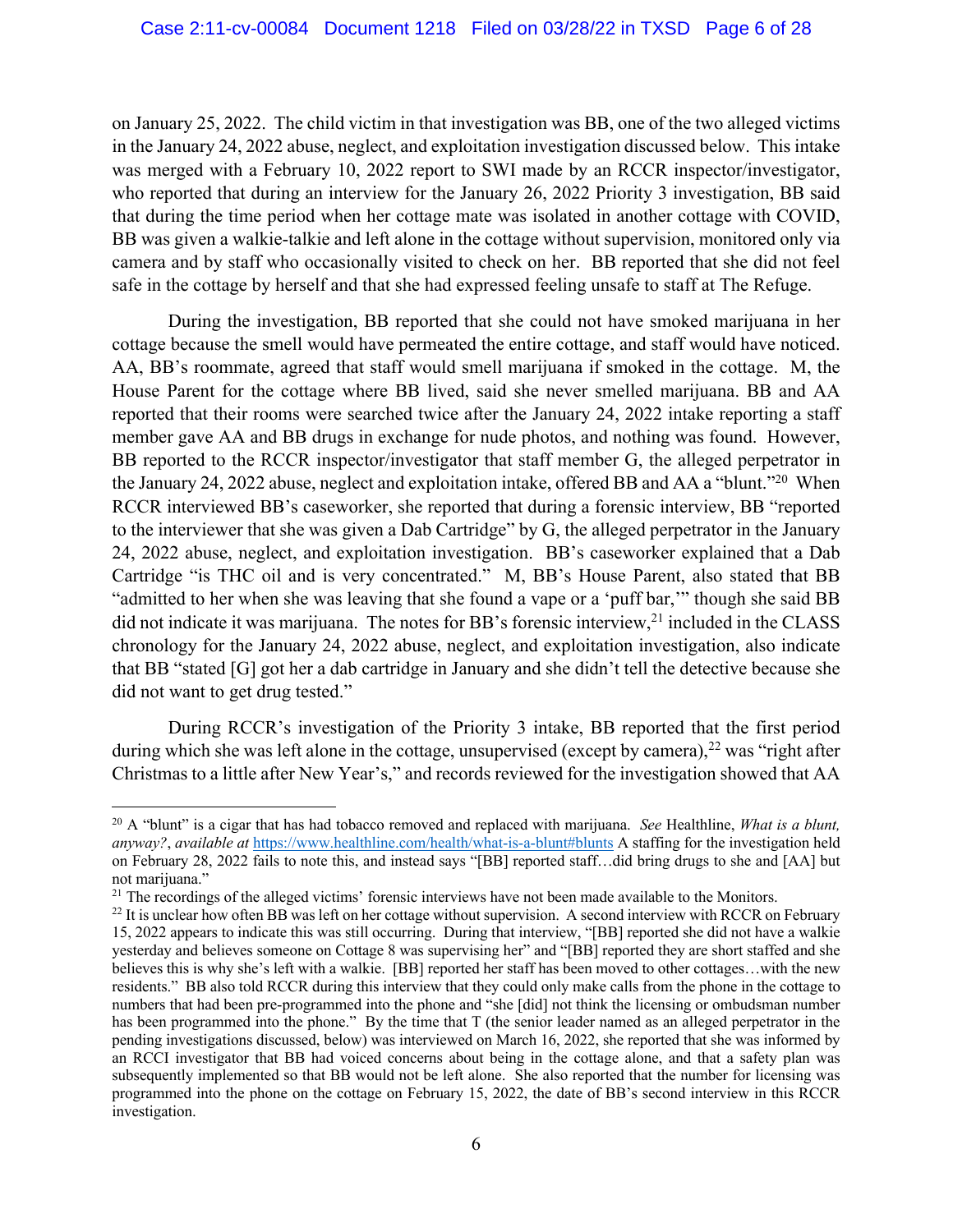was sick with COVID until January 7, 2022 (approximately two weeks prior to the caseworker's visit and the search of the children's bedrooms). T, the senior staff with The Refuge discussed in the pending investigations, below, confirmed that BB was allowed to be alone in her cottage during the day; she indicated that this was consistent with their policy for children who reach a certain level ("Level 3") within their behavioral system.23 T, who was interviewed by RCCR on March 16, 2022 (almost two months after it was discovered that AA and BB had exchanged nude photos with G for drugs) "reported [BB] is not known to be one of the children that breaks the rules." T said that they did not understand this to be a violation of the minimum standards, and believed it promoted normalcy for children. She said that when a DFPS investigator who interviewed BB in connection with a pending investigation told staff at The Refuge that BB expressed discomfort with the lack of supervision, a safety plan was put in place that did not allow her to be alone in her cottage. The safety plan, dated February 17, 2022, was reviewed by RCCR as part of the investigation.

Though BB had awake-night staff even when she was in the cottage alone during the day, her awake-night staff during that time (and prior to her caseworker's visit on January 25, 2022) was G, who allegedly provided drugs to BB. Despite BB's acknowledgment that G offered or provided marijuana to her, RCCR did not issue a citation associated with the allegation that BB may have had marijuana.<sup>24</sup> Instead, RCCR issued two citations, one for violation of the minimum

<sup>&</sup>lt;sup>23</sup> Despite this, other staff interviewed for the investigation expressed discomfort with the decision to allow BB to remain on her cottage alone. For example, BB's house parent, interviewed on March 24, 2022, reported to RCCR that "she had concerns about their behavior" and "was uneasy with the type of supervision for stage 3 residents" but "was told by supervisors that [BB] could be supervised by a camera." The house parent "reported she had concerns about that type of supervision because they are in treatment" but "reported the management staff told her it was appropriate because they were preparing [BB] to live independently." She also said "when [BB] moved up to level 3 her behaviors became problematic" and "started telling her supervisor that something is up" because BB's demeanor changed. The house parent said she told [a supervisor] about her concerns because "their behaviors were escalating and she had concerns" and also "told [T] that she refused to work on the cottage until things got under control." She said that she believed their behaviors escalated "due to a staff on the Cottage who worked overnight." The house parent reported that AA was also given a "walkie," suggesting that both AA and BB were left unsupervised in the cottage, and that she "had concerns because there were poor boundaries from other staff who worked in the Cottage with [AA] and [BB]." The house parent reported that [EE] was also "given a walkie and she had concerns after [EE] started staying at her job later when it became dark" and "reported again the girls are treatment service children and they should never be left alone."

Similarly, another senior staff member interviewed on March 26, 2022 for the investigation asked T, a senior leader at The Refuge, about BB being left alone in the cottage and T "reported to her that they were short staffed" and that "licensing had been spoken to about this type of supervision and it was okay." However, the staff member said "she knew it was wrong that [BB] was left alone." She said "supervision was brought up to upper management [who] brushed it off." She reported that "[BB] was not okay about being left alone and she voiced that." She indicated BB was left in the cottage alone "for 4 days at one time and again left alone." She also reported another child was left alone in the cottage when they did not go to school, but did not identify which child. Though she did not believe BB would smoke marijuana in the cottage (despite ample evidence by the date of her interview that BB had used drugs given to her by G) she did believe G "could have brought her a vape pen or a cartridge because there were concerns that other residents were given vape pens by other staff."

 $^{24}$  The three citations issued to The Refuge for violation of the minimum standards associated with prohibiting children in care from having tobacco products suggests that access to contraband may not have been unusual. Two of the citations are associated with the pending abuse, neglect, and exploitation investigations initiated on or after January 24, 2022, discussed below. The first was issued when it was discovered during the course of an abuse, neglect, or exploitation investigation (with an intake date of August 1, 2021), "it was found that on 7/17/21, two children in care shared and smoked a cigarette on campus that was given to one of the two children by a staff member." The finding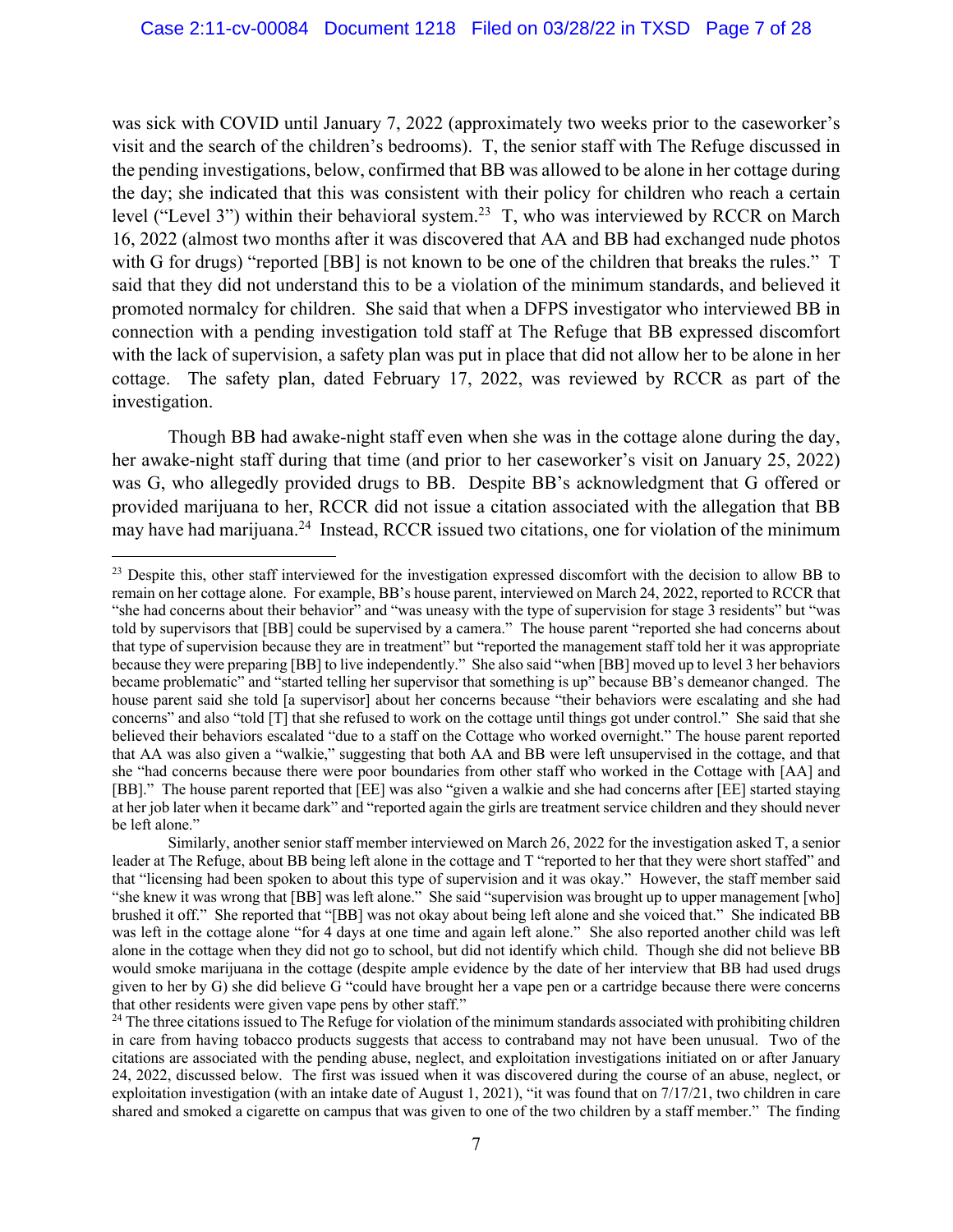standards associated with a caregiver's responsibility for providing the level of supervision necessary to ensure a child's safety, and a second related to the failure to appropriately instruct caregivers about the level of supervision BB required in her initial service plan. The Refuge has requested administrative review of these citations.

Another citation related to caregiver or employee supervision or responsibilities resulted from an investigation of a February 3, 2022 report to SWI that two children locked staff out of a cottage and caused property destruction to the cottage. After investigating, RCCR cited the operation for violation of the minimum standards associated with caregiver responsibility, finding that the door to the cottage was supposed to be locked, but was "unlocked accidentally" by a staff person, allowing the children to gain access and barricade themselves in the cottage. RCCR also found that one of the children exited the cottage through a window while the other child engaged in the property damage, but when the child who left attempted to gain help from staff in the administration building and another cottage, no staff came to the youth's aid until law enforcement arrived. In addition, RCCR found that though the operation reported that the children were being monitored by camera during the time that they were barricaded in the cottage, there was a 10 minute period during which the cameras were not turned on. In the narrative associated with the citation, RCCR noted, "Staff were unable to provide proper supervision and de-escalation techniques to prevent this incident."25

Finally, the other two of the ten citations related to supervision resulted from Priority 3 investigations initiated and closed by RCCR prior to January 24, 2022. The first involved a December 26, 2021 intake alleging that a child who was "in an unauthorized relationship with another girl in the facility" was breaking things, starting fires, and threatening to hurt staff. She also tried to cut herself with a hairpin. This intake was merged with a report made on December 25, 2021, alleging that two children were physically aggressive toward staff and threatened staff with a butter knife. During the investigation inspection, RCCR cited the operation for violation of the minimum standard associated with a caregiver's responsibility for providing a safe environment after the inspector "observed…3 kitchen cutting knives and 1 razor were left in the unlocked houseparent's bedroom. It was also observed two bottles containing chemical substances

was made after The Refuge produced a serious incident report for one of the alleged victims that indicated that on July 17, 2021, "Youth [name omitted] asked [staff 1]…to take her to Cottage 6 so that she could find some artificial nail tips, upon entering the cottage youth [name omitted] turned on the stove and began lighting a cigarette which she had been given by [staff 2]. When youth [name omitted] got the cigarette lit she proceeded to walk out of the cottage and into cottage 4 to share the cigarette with her cottage peer…both youth then took a puff of the cigarette and proceeded out of the cottage and began walking towards the school. At this time [staff 3] joined the youth and [staff 1] and she was able to talk with the girls and get them to put the cigarette out."

 $25$  Another citation was issued in association with this investigation for violation of the minimum standard that requires records be made available to licensing; RCCR noted, "The operation was unable to provide records for this investigation immediately upon request by licensing. This inspector had to make several attempts by phone and email to remind the operation to provide the requested records on time and the operation only provided those records after they were reminded. Additionally, this inspector was unable to open one…record provided. It has been an on-going issue with the operation where the operation will delay sending records, state they've sent records, but nothing has been received, will send records that licensing is unable to open, and/or will send records after being requested several times." This citation is also pending administrative review.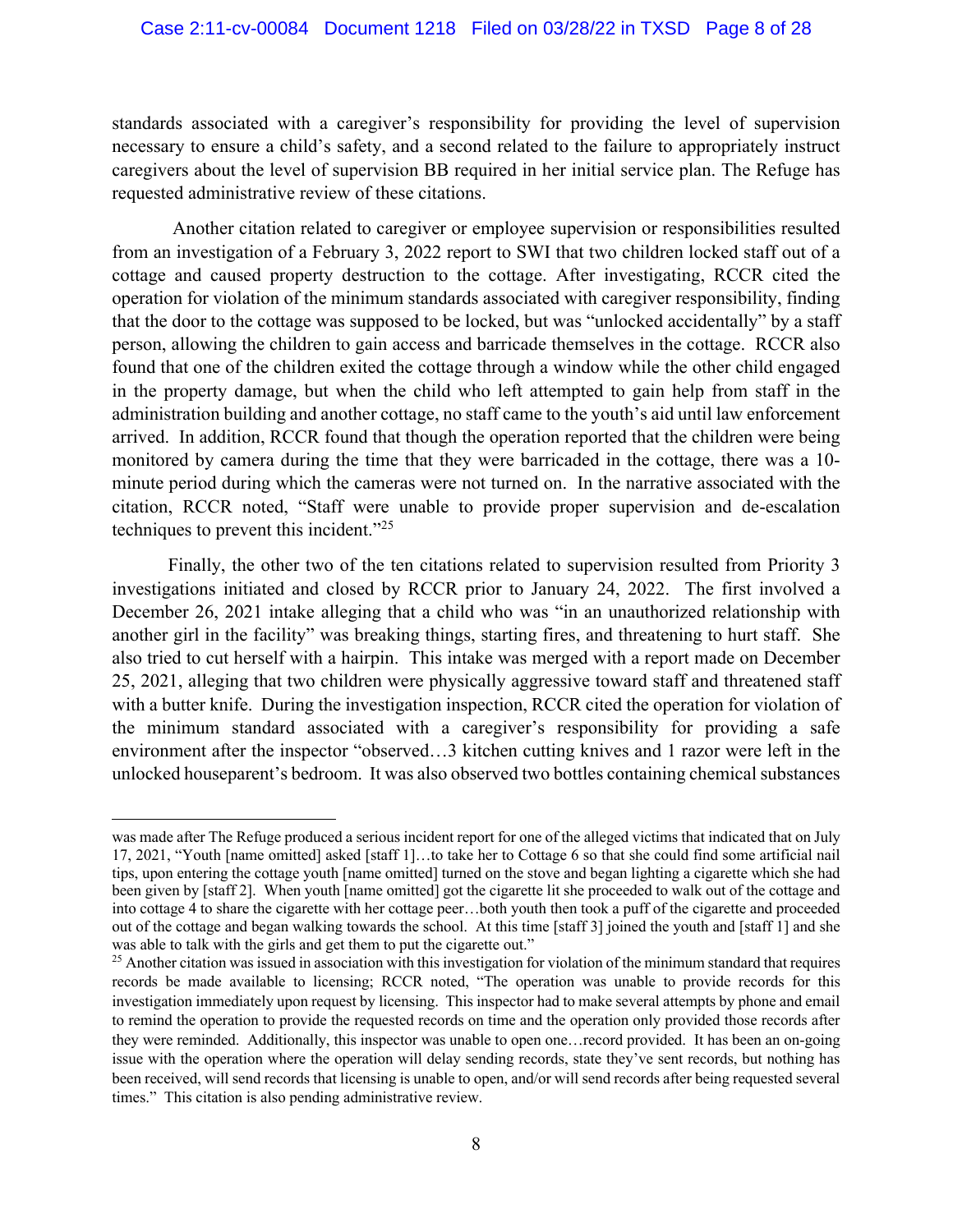were left unattended in a child's room." The same inspection also resulted in two of the five citations the operation has received related to violations of minimum standards associated with medication, because, according to CLASS records, "[t]here were at least 5 medication errors not completed on the medication prescribed to the 4 children reviewed," and "it was observed that the operation was not maintaining a cumulative record for at least 5 prescribed medications."

RCCR also has issued three citations to The Refuge for violations of minimum standards associated with children's rights. The first of these was issued as the result of RCCR's investigation of two Priority 3 intakes that occurred on March 17, 2020, and March 18, 2020. During the investigation of the unrelated allegations,<sup>26</sup> RCCR found "that staff persons used both derogatory language and inappropriate language around children in care" and that the behavior was "reported to have occurred on at least 2-3 different occasions around several children in care." The findings associated with one of the Priority 3 investigations elaborated, "a staff person used the 'n' word and the word 'nigga' or 'nigger' around children in care multiple times and also used the word 'fool' and another staff also used the word 'fool' around children in care." The other two citations associated with children's rights were issued in connection with a child's December 6, 2020 report to SWI that she was not allowed to call her CPS caseworker and reported "not feeling safe because the phone she used to make phone calls is recorded and not confidential." The child reporter in this case was AA, one of the child victims in the pending DFPS investigations discussed below. One of the citations was issued because RCCR found:

[T]hat all calls made by residents from the cottages are supervised/monitored by staff. Sometimes calls to professionals/child's legal team are on speaker, all calls from the cottage are recorded and certain calls have been reviewed at a later tiem by a designated staff by them logging onto their recording system from their personal phone.

The children were informed that they have the right to private calls by the operation, however staff are present during all calls, recorded, and at times reviewed including calls with their legal team. These screenings for telephone calls were reported for all residents at the operation, however justification for these screenings were not properly documented or approved on the 3 service plans reviewed with children involved. Restrictions were also not documented on their call list and/or the operation's policies/procedures.

The other citation was issued because during the inspection, "it was observed that the ombudsman posters were missing." This investigation and the inspection associated with it also resulted in a citation associated with medication records, because prescription medication administered to a resident was not documented on the medication log within the required timeframe. It also resulted in technical assistance associated with, among other things, caregiver responsibility ("Please ensure staff do not leave residents by themselves in the cottage for a period of time. If a child is in need of making a private call, the operation should have ways for them to go about this without

<sup>&</sup>lt;sup>26</sup> One intake alleged that a child was injured when two children fought over a t.v. remote, and the other alleged that after staff became suspicious that a child was smoking in her cottage bedroom, she began having symptoms of a seizure.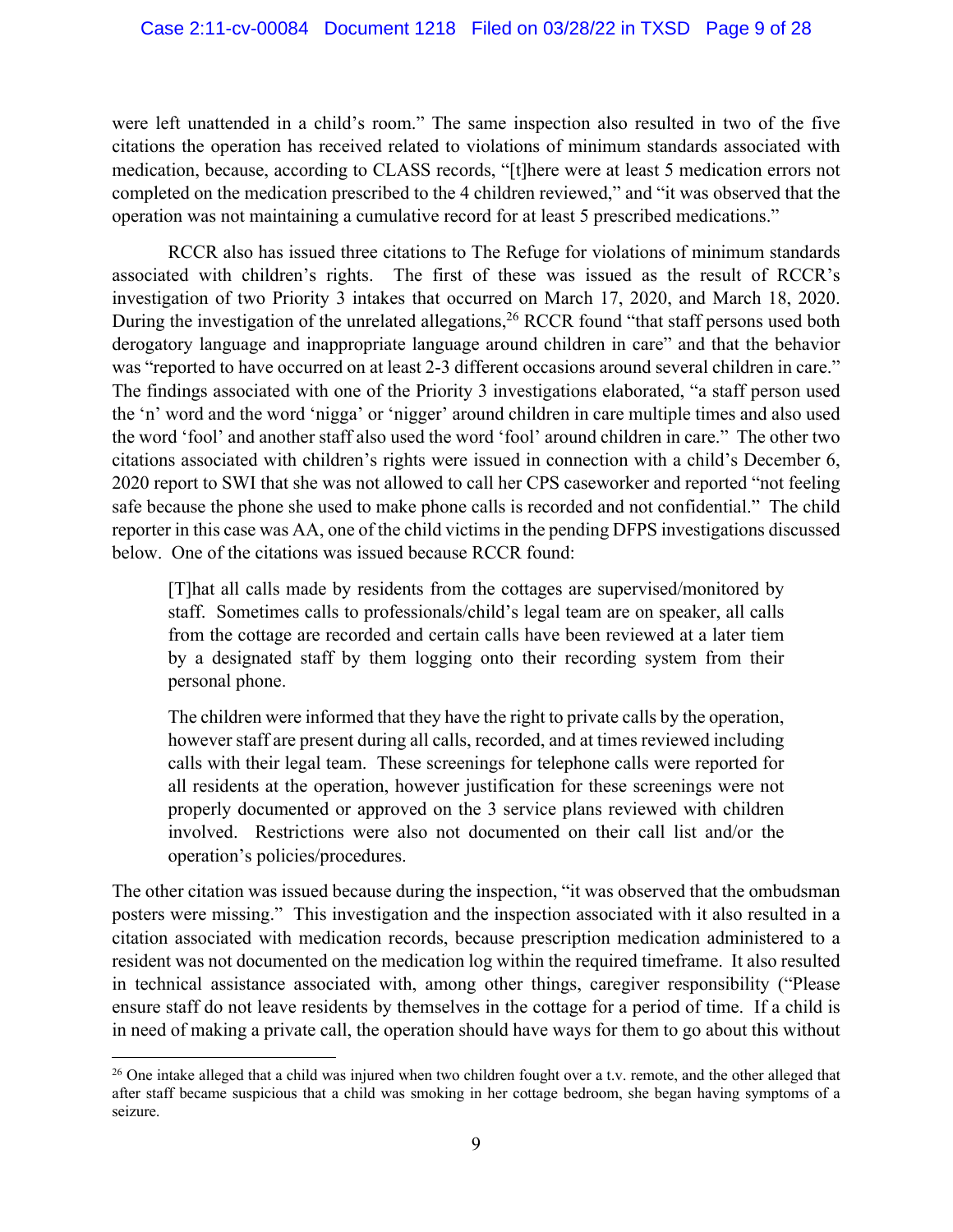violating residents' rights to privacy and confidentiality and without violating supervision requirements"), and child/caregiver ratios ("Please ensure that child/caregiver ratios are being met and that children in care are appropriately supervised at all times.").

Several citations were issued for violation of minimum standards associated with background checks. The Texas Administrative Code requires background checks to be conducted for the owners and operators of licensed operations, along with its employees.<sup>27</sup> Background checks are conducted by the Centralized Backgound Check Unit ("CBCU") of HHSC. RCCR policy dictates the type of background check required for prospective employees or caregivers in licensed operations, based on the type of operation, the person's role at the operation, and whether the person has lived out of state in the five years prior to the background check request.<sup>28</sup> All staff working in licensed facilities are required to have a fingerprint-based criminal history background check, in addition to a name-based search of the Texas Central Registry of reported cases of child abuse and neglect, and of the sex-offender registry.<sup>29</sup> Once the CBCU has completed the background check for a prospective caregiver or employee, the operation must keep the staff member "active" in HHSC's CLASS-based roster for the operation, so that background check information remains up-to-date, and operations receive an alert if there is any change in the staff member's eligibility to work in a licensed facility.<sup>30</sup>

Two of the five citations issued to The Refuge resulted from the operation's failure to timely inactivate roster entries for staff who no longer worked for the operation. The operation had previously received technical assistance from RCCR for the same minimum standard violation. Two other citations associated with violation of minimum standards related to background checks were for inactivating staff from the HHSC CLASS-based roster who continued to work at the facility. However, once this mistake was discovered and the employees were reactivated in the HHSC roster, background checks were again conducted, and determined that the staff were still eligible to work in a licensed operation.

The most concerning citation issued to The Refuge for violation of a minimum standard associated with background checks was issued after RCCR determined that a staff member whose background check resulted in a "Provisional" approval by CBCU had been allowed to have direct contact with children. Provisional approval allows a person to be present at an operation, but under specific conditions articulated by the CBCU.<sup>31</sup> The staff person, L (who is also the alleged perpetrator in one of the closed abuse, neglect, and exploitation investigations discussed, below), applied for a position with The Refuge in October 2019, and was notified on November 5, 2019 that the CBCU background check resulted in a Provisional approval, subject to seven conditions, including that she could never be alone with a child or group of children in the care of or enrolled in the operation, including during transportation. It also prohibited her from administering medication to children in the care of the operation. A letter was issued to both L and to the

<sup>27</sup> 26 Tex. Admin. Code §746.605.

<sup>&</sup>lt;sup>28</sup> RCCR, Types of Background Checks, Child Care Regulation Handbook §10112..

<sup>&</sup>lt;sup>29</sup> *Id*; RCCR, Types of Background Checks Required, Child Care Regulation Handbook §10310.

<sup>&</sup>lt;sup>30</sup> E-mail from Katy Gallagher to Deborah Fowler and Kevin Ryan, re: Perpetrators Background Information, March 14, 2022 (on file with the Monitors).

<sup>31</sup> RCCR, Types of Eligibility Determinations, Child Care Licensing Handbook §10510.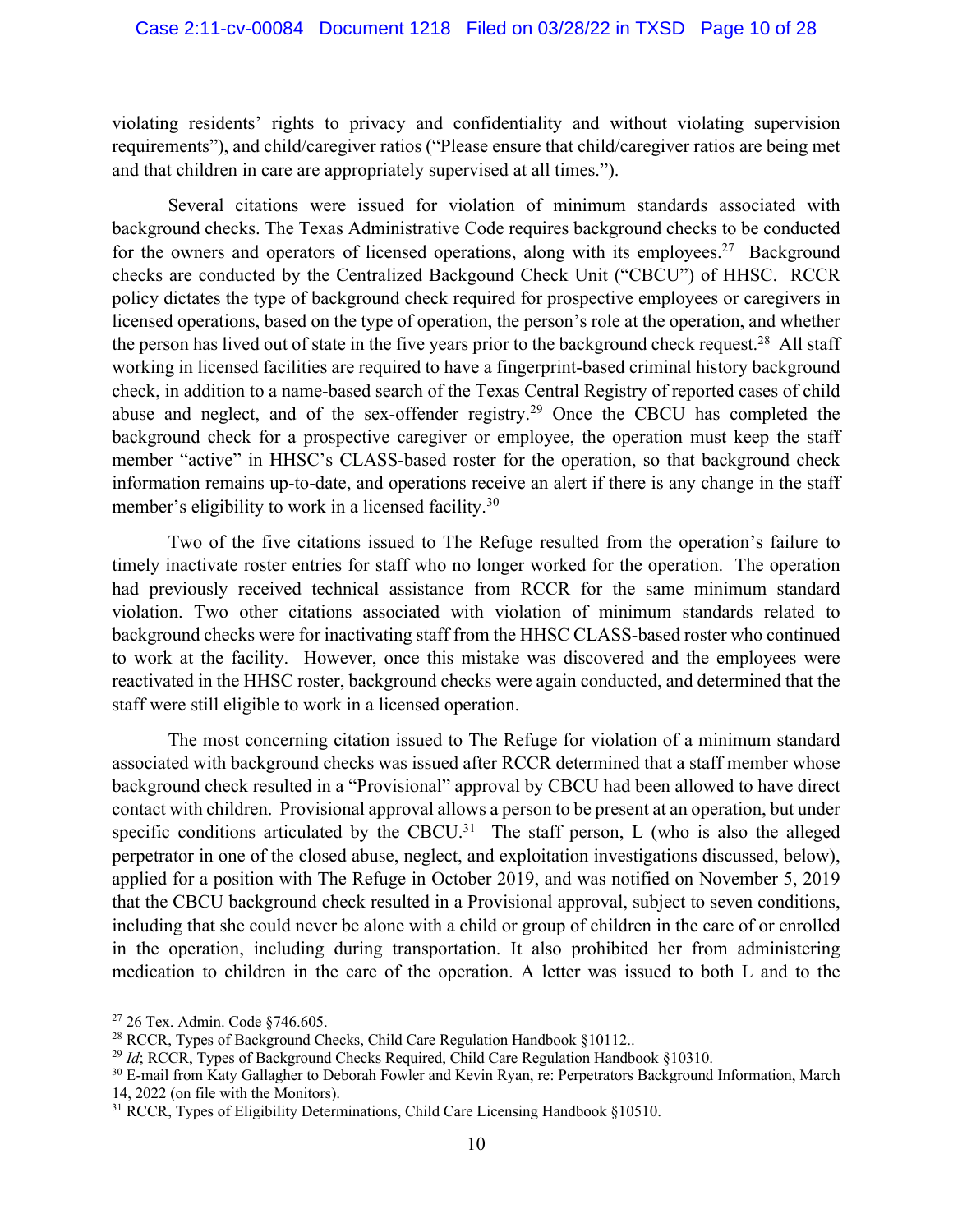administrator of The Refuge outlining these restrictions. A second letter was also issued to L (but not the administrator of The Refuge) describing the basis for the Provisional approval, indicating that in 2017, L had been investigated and found responsible for the Refusal to Accept Parental Responsibility of one of her adopted sons.<sup>32</sup> The letter notified L of her due process rights and the procedure for requesting a review of the RTB determination. Despite the provisional approval and limitations placed around her contact with residents, L's employee records for The Refuge indicate that she was hired on November 11, 2019 as an "Overnight Connection Specialist." The job responsibilities for an Overnight Connection Specialist include supervising youth in the home during the staff person's scheduled overnight shift, providing one-on-one crisis intervention when a youth requires emotional support during the overnight shift, and distributing psychotropic medications to youth.33

On January 2, 2020, the CBCU issued a letter to L indicating that, due to the RTB, an approved risk evaluation was required "in order for [her] to be present at the child care operation." It notified her of the process for requesting a risk evaluation. However, according to RCCR, L failed to follow through with the steps required for a risk evaluation by the deadline.<sup>34</sup> Finally, on February 24, 2020, the CBCU sent a letter to L and to the administrator of The Refuge indicating that L had been found ineligible to be present at the operation, and requiring The Refuge to confirm by March 2, 2020 that L was no longer present at the operation.

The Refuge's employee records for L include an e-mail from the operation's director of human resources to the administrator for The Refuge, and to T, one of the senior staff discussed in the review of pending abuse, neglect, and exploitation investigations, below. The e-mail notes, "I've received the attached DFPS notice a few minutes ago related to [L] and her change in status from 'Provisional' to 'Ineligible' to be at The Refuge Ranch in any capacity currently. I'm sure this causes problems with the Direct Care Staff's scheduling processes but until resolved, I don't believe we have any other way around this DFPS directive and certainly don't want to risk being found out of compliance with DFPS." The human resources director further stated, "I need to talk directly with [L] to figure out what's going on, as she didn't disclose to me with any information she received from DFPS back in OCT/Nov 2019, related to this matter."35 He further advised, "I may 'resubmit" [L] into the DFPS system to re-start the DFPS checking which may produce another 'Provisional' status for [L]. If that happens, then [L] will be free to be at The Refuge Ranch

<sup>&</sup>lt;sup>32</sup> A review of the IMPACT history in the case showed that L's oldest son (who is the adult son referenced in the discussion of the RCCI investigation, below) had been found to have sexually abused a younger sibling, and after completing sex offender treatment and being released from juvenile probation, and back into the care of L and her husband, L and her husband later relinquished custody to DFPS due to her concern that the older child would again reoffend with the younger sibling. L's son entered TMC in 2017, and PMC in March 2019, but parental rights were not terminated.

<sup>33</sup> The Refuge, Overnight Connection Specialist Job Posting, *available at* https://therefugedmst.org/overnight-staff

<sup>&</sup>lt;sup>34</sup> E-mail from Katy Gallagher to Deborah Fowler and Kevin Ryan, re: Perpetrators Background Investigation, March 14, 2022 (on file with the Monitors).

<sup>&</sup>lt;sup>35</sup> In fact, as part of the paperwork she completed when she was hired by The Refuge, despite the 2017 RTB, L signed an "Affidavit for Applicants for Employment with a Licensed Operation or Registered Child-Care Home," an RCCR form required by minimum standards, in which she swore "under penalty of perjury" that (among other things) she had not had a report of child abuse or neglect made and substantiated against her.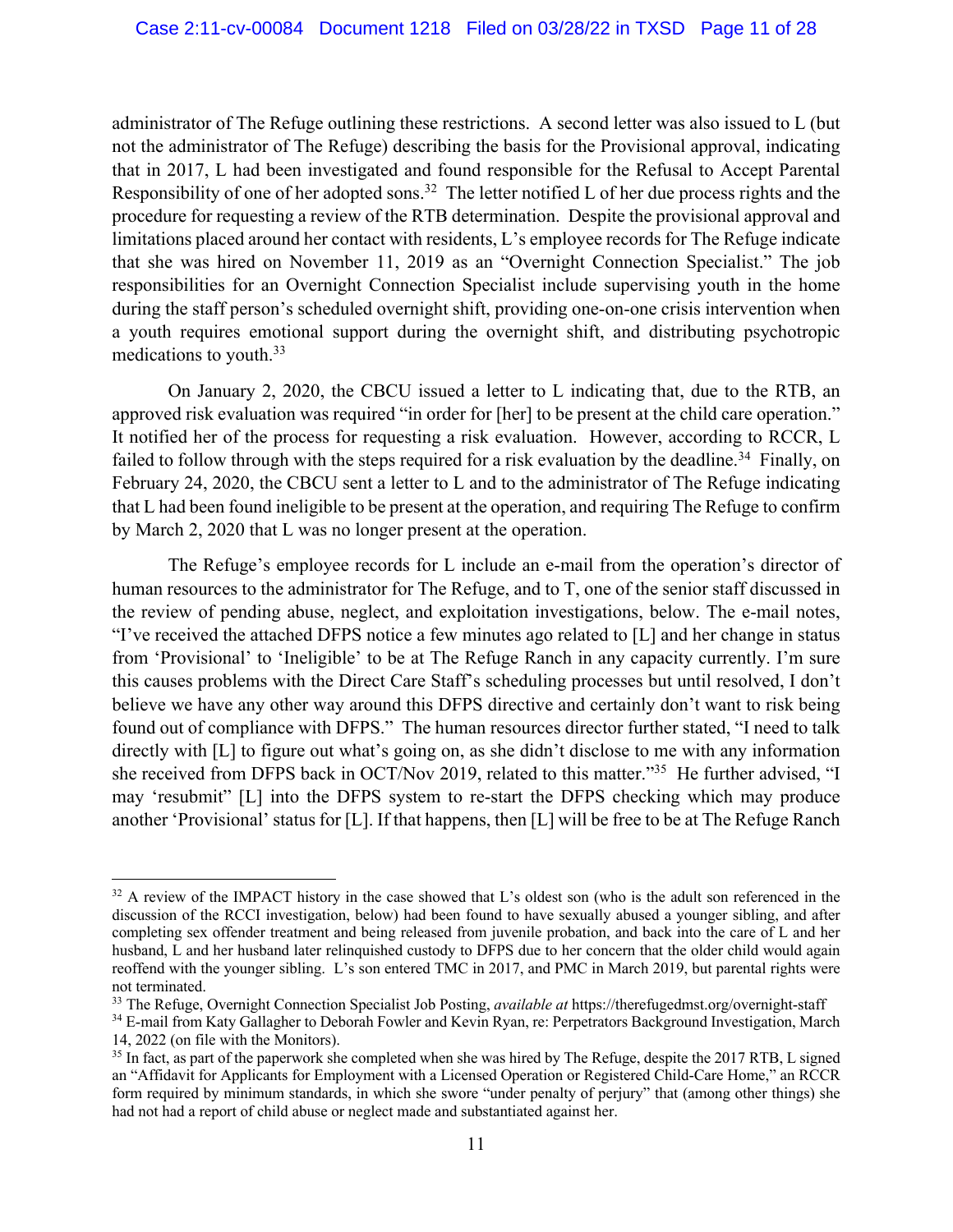AND give her the opportunity to 'clear up' whatever the issues are within DFPS." L was placed on administrative leave by the operation on February 24, 2020.

The Refuge resubmitted a request for a background check for L on February 26, 2020.<sup>36</sup> The Monitors' review of IMPACT and L's employment records from The Refuge indicate that L's child was returned to her care in October 2019, around the same time that she applied for the position with The Refuge. Her employment records for The Refuge include a letter from DFPS indicating that though L and her husband had RTB history with DFPS, "the Department felt they were able to work services…to alleviate any safety concerns in their home. The initial immediate safety concerns for their youngest sons [sic] wellbeing which led them to RAPR…have been alleviated. [The child] has now returned to their home." L's employment records also include an order dismissing the related case dated February 18, 2020, and a request by L and her husband for administrative review of the RTB dated February 24, 2020, as well as a February 26, 2020 e-mail from the HR director to L and the administrator for The Refuge, stating that in addition to reactivating the background check for L, the human resources director forwarded the favorable DFPS letter and the dismissal order to the operation's DFPS representative. L's employee records include a letter dated March 3, 2020 notifying L and her husband that the administrative review resulted in a change in the findings from RTB to Ruled Out. On March 10. 2020, L was found eligible to be present at The Refuge by the CBCU, and she returned to work.

In addition to being cited for violations associated with violation of minimum standards associated with background checks, The Refuge was assessed an administrative penalty of \$150 on December 16, 2021. The notes associated with the penalty state, "On 11/18/21, the operation informed licensing that a staff…who had been inactivated as of 8/31/21 by the operation, continued to work at the operation with direct access to children in care with an inactive background check. The operation was unable to provide a reason as to why this happened and were unsure how it happened." It indicated that the staff person's background check was re-run on November 22, 2021 and the staff person was determined to be eligible to be present at the operation.<sup>37</sup>

2. Remedial Order 3: RCCI Investigations Review January 1, 2021 to January 1, 2022

According to the most recent Extended Compliance History Review (ECHR) for The Refuge, completed by an RCCR inspector on March 22, 2022 for an investigation inspection, since The Refuge was first licensed in 2018, there have been 36 intakes for reports of abuse, neglect, or exploitation to SWI, with no confirmed findings by DFPS as of March 27, 2022. In keeping with the Monitors' work to evaluate implementation of Remedial Order 3, the monitoring team undertook a review of eight abuse, neglect, or exploitation investigations of The Refuge that closed between January 1, 2021 and January 1, 2022. In its review, the monitoring team sought to determine whether RCCI conducted appropriate investigations and appropriately identified and responded to any child safety concerns surfaced during the investigations. All eight of the closed investigations reviewed by the monitoring team were assigned a disposition of Ruled Out by

<sup>&</sup>lt;sup>36</sup> *Id*.<br><sup>37</sup> The Refuge also received one citation during a monitoring inspection on December 18, 2019, for violation of the minimum standard that requires applicants to sign a notarized document affirming that they have not been convicted of certain crimes or had a report of child abuse or neglect made and substantiated against them.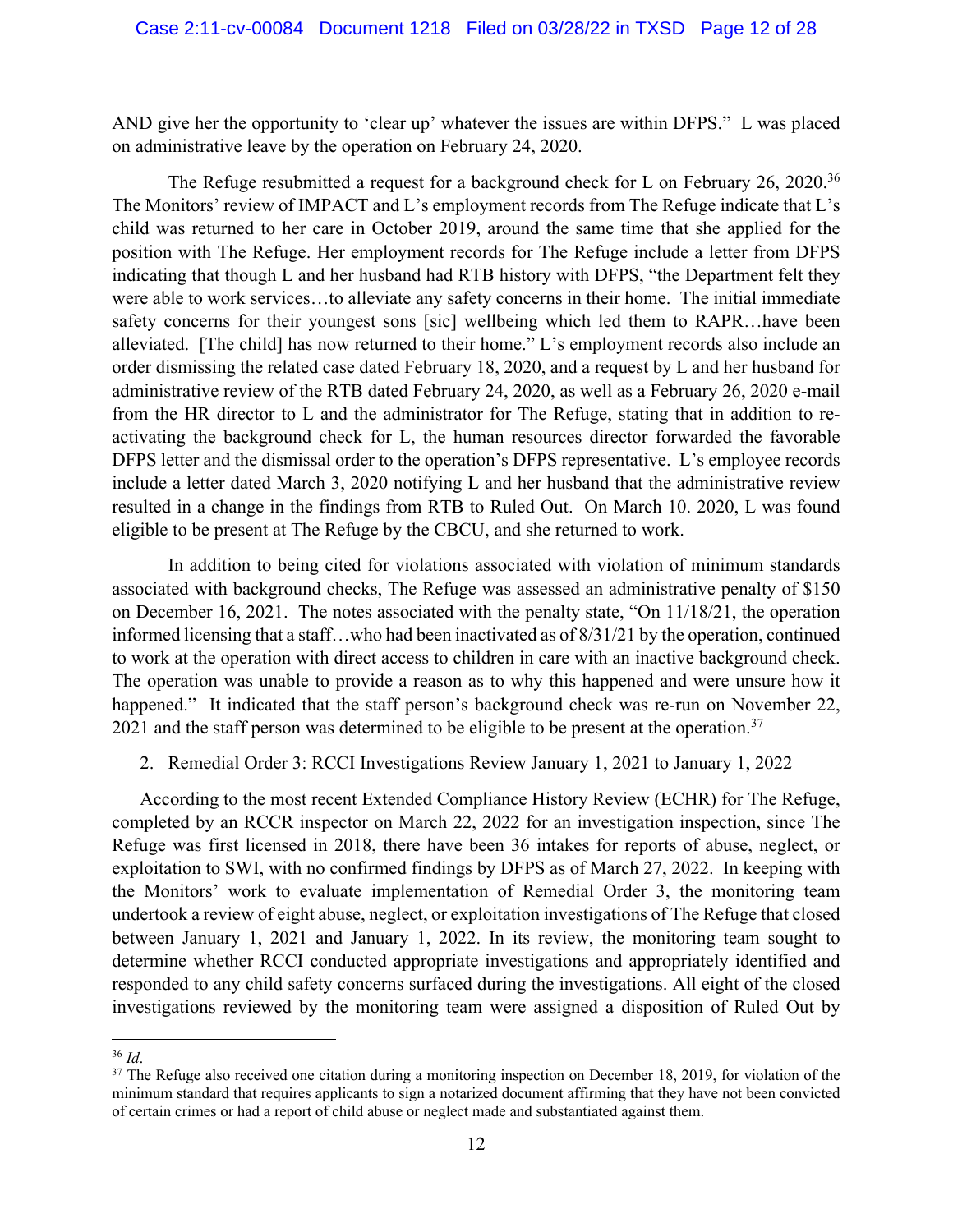DFPS. The monitoring team agreed with DFPS's determination to Rule Out the allegations in five of these investigations; however, in three investigations, the monitoring team determined that the investigation was deficient and therefore, a disposition could not be rendered. One of the three investigations surfaced serious concern regarding a senior leader's failure to report alleged child abuse or neglect to DFPS.

In the first deficient investigation, a child's adoptive father reported allegations of Neglectful Supervision on April 22, 2021. The father alleged that his daughter, KK, (age 17) was placed at The Refuge due to significant childhood trauma, including as a victim of sex trafficking. While placed at The Refuge, a staff member, L, allegedly introduced KK to her adult son (age alleged 18 or 19). The reporter alleged L allowed KK access to her telephone and allowed her to use it to text and call her adult son. Due to the child's access to and relationship with the son, the reporter alleged that the child's therapeutic progress at the RTC was interrupted and the RTC eventually discharged the child. At the time of the intake report, KK and the adult son were allegedly "on the run" together.

The monitoring team found that this investigation was deficient due to flawed and missing interviews with key individuals. Because the child refused to be interviewed, the investigator should have interviewed additional collateral children to probe whether they had knowledge of the allegations. The investigator interviewed two children, both of whom denied knowing of the allegations. AA, one of the alleged victims in the pending investigations discussed below, was not interviewed though she was KK's roommate before KK was discharged from The Refuge. The investigator documented that the program administrator at the RTC was present during both of the child interviews with RCCI; the investigator did not document why the children were not ensured a private interview as required by policy.

Lastly, the investigator did not adequately probe information provided by a former staff member (W, who worked in the operation's equine therapy program) about the child and the child's relationship with L's son, and W's termination from the RTC, which W suggested was related to the instant allegations. During a June 8, 2021 interview with RCCI, L denied having any knowledge of the relationship between KK and her oldest son, said that her son had moved out of her home when he turned 18 (which would have been on March 19, 2020) and she had very little contact with him after that, and noted that she believed KK was a lesbian because of the relationships she had with other residents of The Refuge. L reported being surprised to learn of the relationship between KK and her son. L acknowledged that she introduced KK to her son in the summer of 2020, when L and her children ran into KK, another resident of The Refuge, and a staff member at a local park. KK and the other resident played basketball with L's son and his brother. However, L claimed she was only made aware of a romantic relationship between KK and her son on Easter (April 4, 2021), when W called her and told her that KK and L's son were dating and that KK had run away from her placement in north Texas where she had been moved after discharge from The Refuge. W told L that KK had run from the placement to stay with L's son, who was living in Austin. L said that W told her that if L's son could bring KK to W's house, KK could stay with her. L called her son and her son confirmed that KK was on a bus to Austin, and that he planned to pick her up when she arrived. L said she told her son to take KK to W's house. L said that KK never used her phone to contact L's son (in fact, she claimed she did not have a good cell signal on her phone when she was at work), denied all the allegations related to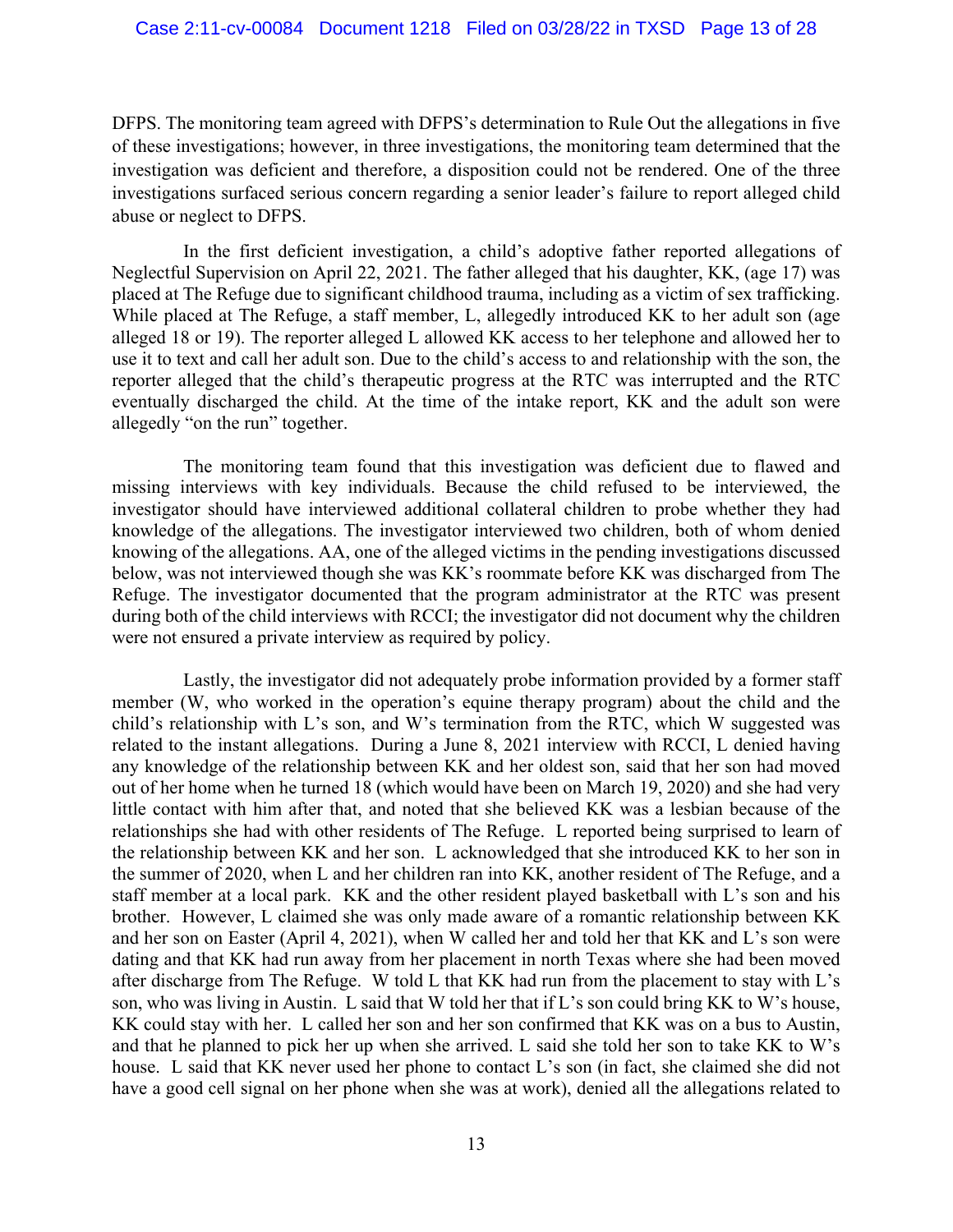L's encouragement of a relationship between the two, and said she believed KK used W's cell phone to contact L's son.

During W's interview with RCCI, which took place on July 2, 2021, W said that she became close to KK during her stay at The Refuge. She indicated that KK confided to her about her relationship with L's son. W said that KK told her that L would bring her gifts from L's son. W did acknowledge that KK probably used her phone to contact L's son; she said she asked KK to download photos of residents of The Refuge taken by W on her cell phone during equine therapy, and that she did not monitor KK during the time that she had W's cell phone. KK also later asked to use W's cell phone to call L's son, but W did not allow her to use it. W stated that she reported what KK confided to her regarding her relationship with L's son, and The Refuge terminated her employment just after she made the report. W also said that she believed that staff searched KK's room and found and removed items that L's son had given KK. W's last day at The Refuge was January 28, 2021. KK was discharged from The Refuge on February 21, 2021.<sup>38</sup> DFPS did not re-interview L after W contradicted much of what L said during her interview.

DFPS also did not examine employee records for  $W<sub>1</sub><sup>39</sup>$  despite her suggestion that she was fired in connection with the incidents involving KK and L's son. Through the monitoring team's review of The Refuge employee records for W, the Monitors learned that approximately three months prior to the initiation of this deficient investigation, staff members at The Refuge sent two internal emails (dated January 28, 2021 and January 29, 2021)<sup>40</sup> involving these

<sup>&</sup>lt;sup>38</sup> W's account of her ongoing relationship with KK after her employment with The Refuge was terminated also raises concerns related to appropriate boundaries between staff and youth. W said that because she had a close relationship with KK, after KK was discharged from The Refuge, KK's parents asked W to assist with KK's transition to her new placement in north Texas. W reported being with the family for about a week in February 2021 to help with KKs transition to the new facility. After KK ran away from the facility, L's son brought her to W's house. KK's adoptive parents gave W temporary guardianship of KK, whose 18<sup>th</sup> birthday was in August 2021. W stated that while KK was living with her, L's son came to pick her up for a date one day and KK never returned to W's house. CLASS records indicate that on June 7, 2021, KK's adoptive father called the RCCI investigator and said that KK was living in Austin with L's son, and that they had called the police to notify them that she was no longer a runaway.

<sup>&</sup>lt;sup>39</sup> It is not clear whether DFPS examined all of the employee records for L. The CLASS chronology for the investigation indicates that DFPS reviewed The Refuge's training logs for staff member L. The Monitors' review of L's employee records do not clearly indicate when she stopped working at The Refuge. There is a document in her employee records indicating L was not returning to work, dated February 22, 2021. A subsequent e-mail from L to the operation's human resources director asked the human resources director to provide her with a termination letter so that she could "turn in some paperwork to get some help." The human resources director responded, and listed her "DOT" as February 22, 2021, and noted, "As we agreed, during Monday's conversation, your last day with The Refuge would be Monday, February 22, 2021 moving from a Leave of Absence (LOA) status with The Refuge."

<sup>&</sup>lt;sup>40</sup> The January 28, 2021 e-mail was sent by a staff member to T, the senior staff discussed in connection with the pending DFPS abuse, neglect, and exploitation investigations, and to the director of HR for The Refuge. It stated:

Tuesday morning when I walked into Cottage 2, [EE][note: EE is the alleged victim in the February 22, 2022 intake, discussed below] told me that she was feeling anxious and really needed to go on a walk. When I took her on the walk, she said, "[Staff name omitted], I have to tell you something, but you can't tell anyone at all." I told her she knew that was not something that I could do and that if it hurts someone or someone was in danger or rules were being broken, I am obligated to report it, and she stated she understood and knew that. [EE] then said "Well I am going to tell you anyways because I think y'all need to know because it's really bad." So I asked her again what it was and she said "You know how [KK] was at the equine center all day yesterday?" And I told her "yes, why?" [EE] said "All day when she was there, she was on [W's] phone." I said, "Wait, what do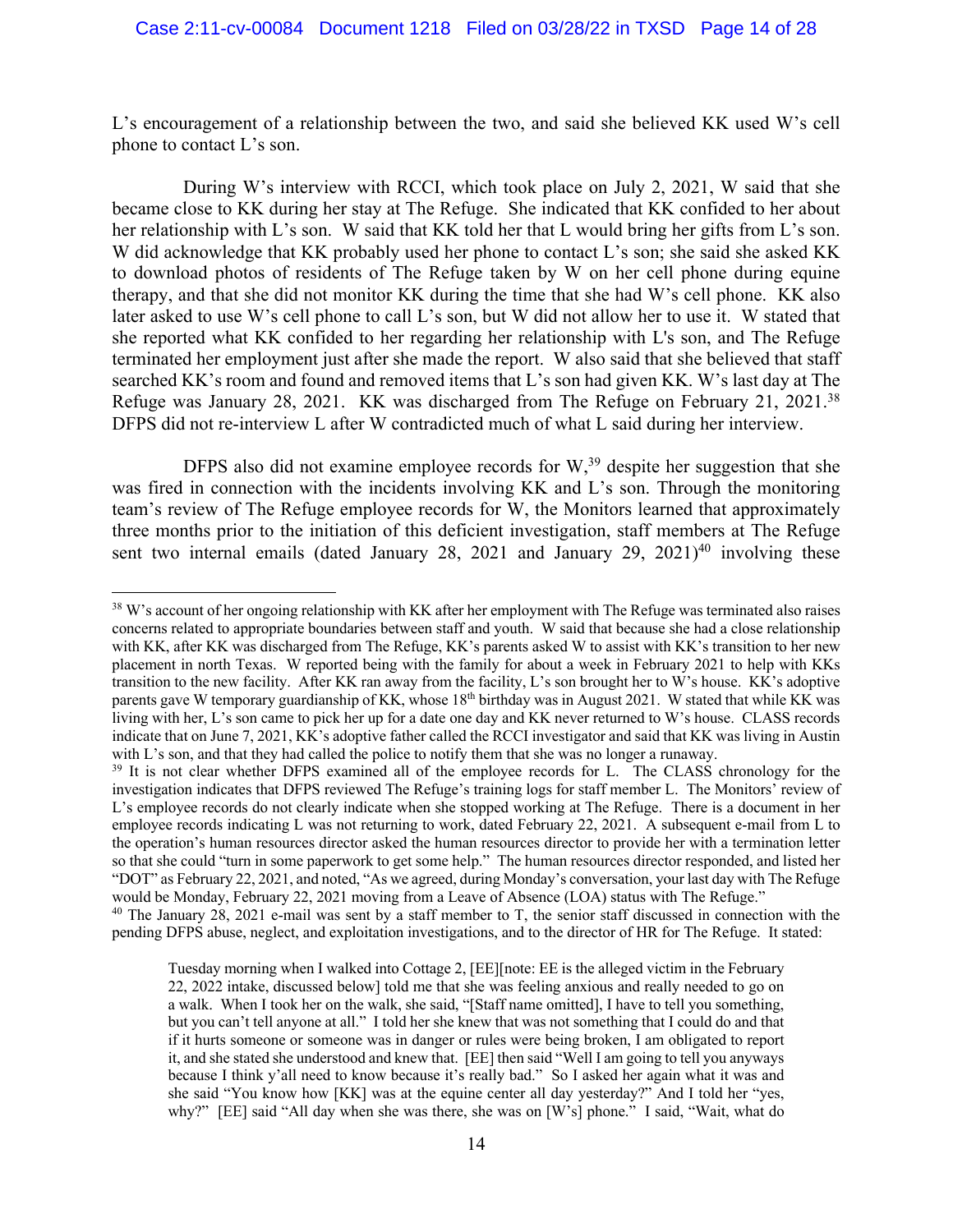At that time staff from cottage 2 came over the walkie and said they needed support, so we started walking back towards the cottage. [EE] then said…"please don't say anything because then [AA] will beat my ass, she told me not to tell a single soul." I told [EE] not to worry that I would have to tell [T] but that I wouldn't have to tell [AA] anything."

After I helped at cottage 2 I wnet to report the information to [T]. Shortly after we began the Covid testing, and [W] pulled [AA] away from the basketball court where we were doing the testing. [W] didn't know that I knew about the situation, and neither did [AA]. I walked past [W] and she stopped talking until I got past her then I texted [T] to ask if I should intervene and [AA] made eye contact with me and I asked her if she was okay. [T] did tell me to intervene, I told [AA] her lunch was ready and she had to hurry and eat. [W] wouldn't make eye contact. They continued talking. Later I asked [AA] if it made her uncomfortable and she told me yes and I apologized for not being upfront and telling [W] she couldn't talk to her about the incident anymore.

The January 29, 2021 e-mail was sent to the operation's HR director and to T by a senior staff member, and said:

I checked in with [KK] regarding the allegations made involving her and contacting someone from outside of here. [KK] stated that [L] had been letting her speak to her 18 year old son…for a while. [KK] explained that [L] had allowed her to call [her son] every night [L] worked. She said that [L] allowed her to call so she could have someon to talk to and a couple of weeks after they began talking on the phone, [KK] let [L] know that they were going on an outing to the park and encouraged  $[L]$  to go and  $[L]$  agreed and said she would bring her kids.  $[KK]$  said that she and  $[L]$ 's son] talked in person then and that they were able to send text messages and notes through [L] back and forth while she was working. [KK] said that she had talked to [L's son] on the phone every night until [L] got sick and wasn't in and she had asked a few staff to let her contact him and they all refused. [KK] stated that [L] got sick and wasn't in and she had asked a few staff to let her contact him and they all refused. [KK] stated that [L] came to visit once and brough Christmas presents from [L's son] to her that included a ring, necklace, perfume and body scrub. She stated that when [L] came to visit she also allowed [KK] to call [L's son]. [KK] stated that she hadn't spoken to [L's son] since [L] last visited and tried to contact him through... [W's] phone on Monday night. She stated that [W] asked her to help her download pictures so she can sent them to [another staff member at The Refuge] to print and [KK] had her phone. [KK] said she took advantage of it and began texting [L] to contact [L's son] and she said she accidentally got ahold of [another staff member with the same first name]…[KK] said [W] didn't know she was on the phone talking to anyone…[KK] stated that [W] did not allow her to contact…[L] at any time and she did it without permission.

I checked in with [AA] later that evening and she stated that [W] "creeped me out" when she made her talk to her on the Cottage 3 porch. She said that [W] asked her if she knew how to delete things from her phone and [AA] said she told [W] she didn't remember. She stated that while [W] was talking to her, [AA] was trying to make eye contact with staff around her because she felt uncomfortable. [AA] said that [W] told her to tell her what supervisors were asking and saying. [AA] stated that she felt nervous about everything because she thought [W] would hold over her head that her dad had snuck in his phone so she could print pictures and [W] knew and let her know she wouldn't tell anyone. I asked if [W] had said she would tell on her or hold it over her head and [AA] stated that she never said it, [AA] was just feeling paranoid.

you mean?" [EE] said "[KK] texted her boyfriend and was on snapchat all day long." I said "who is her boyfriend?" [EE] said "[L's] son, the Overnight." I said "How on earth is she dating  $[L's]$ son?" [EE] said "She's been dating him ever since she saw them at the park and he asked her out." Then [EE] said and you know the day [L] cam to say hi to us? I responded "yes." [EE] said "Well that day [L] brought her Gucci perfume and a note from her son as a gift." I responded, "Oh my gosh that makes me so upset, I can't believe that."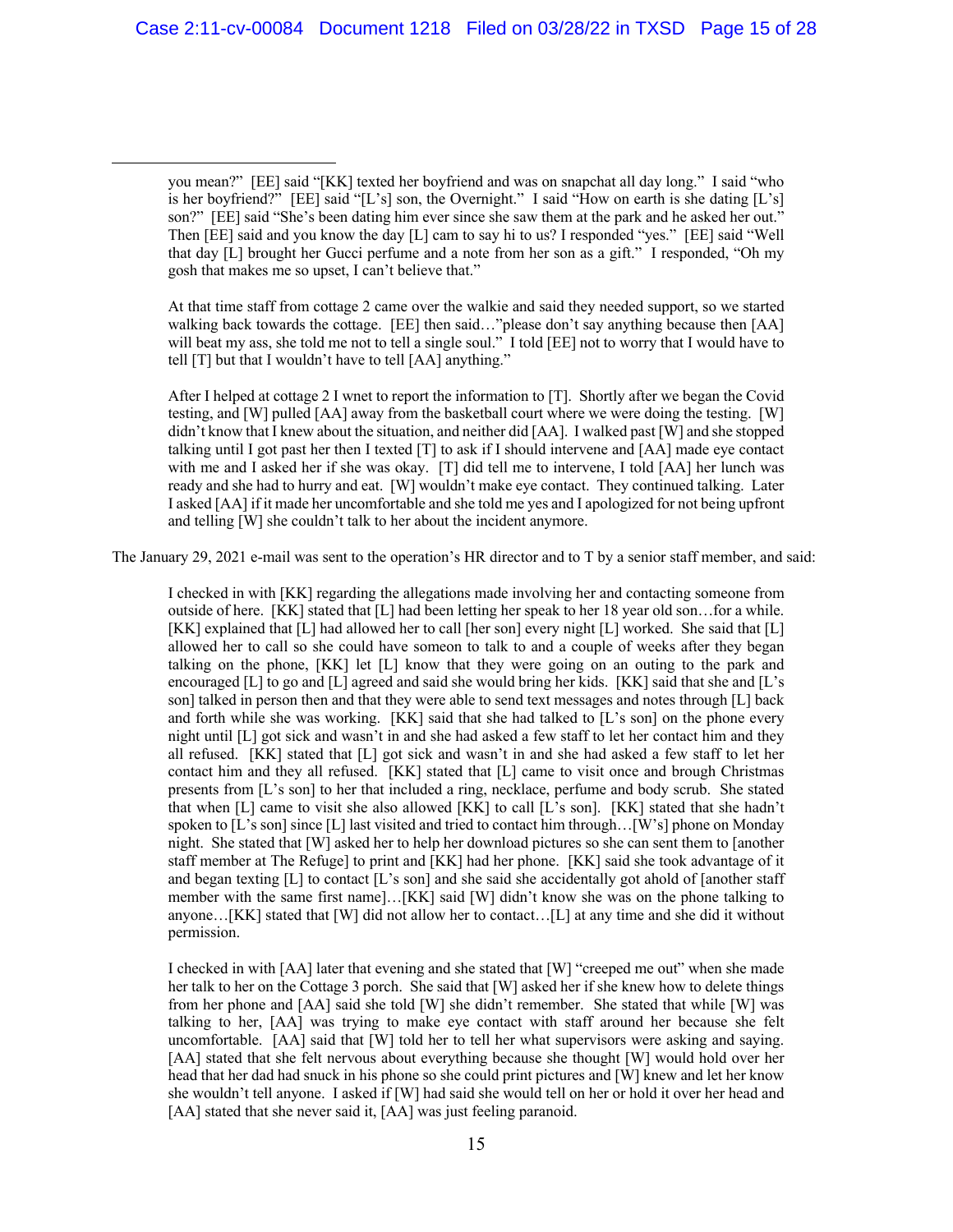#### Case 2:11-cv-00084 Document 1218 Filed on 03/28/22 in TXSD Page 16 of 28

allegations. T, a senior leader at The Refuge, was listed as a recipient of these emails. The emails included information regarding the alleged child victim's disclosure to staff members that the alleged perpetrator allowed the child to routinely telephone her son and provided the alleged victim with presents the son bought her.

During T's interview with DFPS on April 23, 2021, T failed to notify DFPS of the information contained in these emails. T reported to DFPS that the alleged victim did not make any outcries against L to her recollection. Based upon the information contained in the emails, T and other staff members failed to report the allegations made by the alleged victim in January 2021 to DFPS and T failed to fully and honestly report her knowledge of the allegations during the investigation.

The second deficient investigation involved allegations of Medical Neglect at the RTC. On January 19, 2021, a staff member at the RTC alleged that a child (age 15) injured her finger by giving herself a "stick-and-poke" tattoo and staff members failed to secure timely medical care for the child. In the absence of timely medical care, the child's finger allegedly worsened in condition. The monitoring team's review found that this investigation is deficient for the investigator's failure to determine whether staff members assisted the child in caring for her injury after she received initial medical treatment to prevent the injury from becoming infected. Further, the investigator failed to probe why the RTC's documentation related to the child's injury appeared incomplete; the documentation did not include medical/incident reports regarding the antibiotics the child was allegedly prescribed after the wound became infected. Finally, the investigator did not interview a staff member who allegedly assisted in caring for the child's injury.

In the third deficient investigation, a staff member at the RTC reported allegations of Neglectful Supervision on August 1, 2021. The reporter alleged that a child (age 17) drank a half cup of bleach and another cleaning product in an alleged self-harming incident. After the incident, staff members reportedly transported the child to the hospital. The reporter stated that the children are provided cleaning products when they clean their rooms; however, staff members are expected to monitor children during the time they are cleaning their rooms. The reporter stated she did not know how the child accessed the products. The monitoring team found that the investigation was deficient because the investigator failed to thoroughly probe how the child was able to store a cleaning product in her room without staff members' knowledge. In the absence of this information, the record does not resolve whether staff members appropriately supervised the child.

# **Pending DFPS Investigations of Abuse, Neglect and Exploitation at The Refuge**

Between January 24, 2022 and March 14, 2022, RCCI opened six investigations of alleged abuse, neglect or exploitation at The Refuge. During that time period, SWI received 15 reports of potential abuse, neglect, or exploitation related to The Refuge. Eight of the reports contained allegations of abuse, neglect and/or exploitation involving similar children and were eventually merged into two DFPS investigations that remained pending as of March 27, 2022. Two of the reports contained allegations of abuse, neglect and/or exploitation involving a different child and were eventually merged into a separate DFPS investigation that remained pending as of March 27, 2022. Four of the reports resulted in three distinct DFPS investigations for other allegations of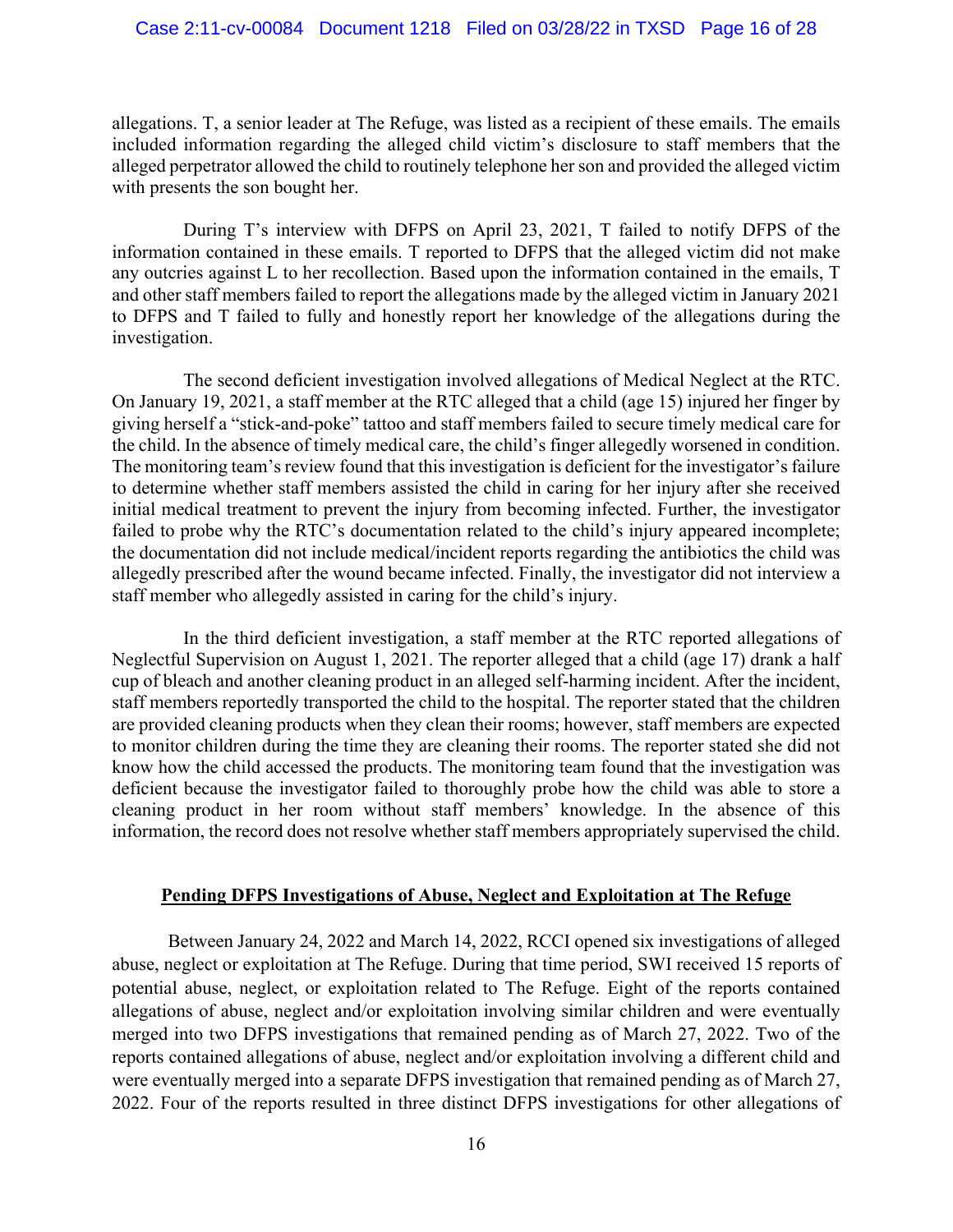Neglectful Supervision by staff; and one report was referred to the Health and Human Services Commission ("HHSC") for a licensing standards investigation.

The most recent allegations surfaced and recurred over a seven-week period this winter:

| <b>Allegation</b>                                                                                                 | <b>Date of Intake Report</b> |
|-------------------------------------------------------------------------------------------------------------------|------------------------------|
| Nude Photographs and Drugs<br>provided to children                                                                | 1/24/2022                    |
|                                                                                                                   | 1/25/2022                    |
|                                                                                                                   | 2/8/2022                     |
|                                                                                                                   | 2/9/2022                     |
| Categories include: Sex Abuse,<br>Neglectful Supervision, Physical<br>Abuse, Exploitation, and Sex<br>Trafficking | 2/9/2022                     |
|                                                                                                                   | 3/2/2022                     |
|                                                                                                                   | 3/11/2022                    |
|                                                                                                                   | 3/11/2022                    |
|                                                                                                                   | $3/14/2022^{41}$             |
|                                                                                                                   |                              |
| Child Runaway with Staff                                                                                          | 2/22/2022                    |
| Assistance<br>Category: Neglectful Supervision                                                                    | 3/13/2022                    |

# 3. **Ongoing January 24, 2022 Investigation: Allegations of Sex Trafficking and Sex Abuse**

# *Allegations*

On January 24, 2022, an individual working at The Refuge reported allegations of Sex Trafficking, Neglectful Supervision, Sexual Abuse, Physical Abuse, Medical Neglect and Exploitation of two children AA and BB.<sup>42</sup> The reporter stated that a child disclosed that a staff member (G) posted nude photos of two children, both age 17, to a social media site, Snapchat. G allegedly received payment for the photographs through a mobile payment service called Cash App. AA reported that G provided her with G's telephone to take the nude photographs. The reporter stated that she did not know how much money G may have received for the photographs of the children. The reporter alleged G also had another youth (name unknown, age 18) take a nude photograph of herself and received five dollars in payment for the photograph. Lastly, the reporter

 $41$  This intake report, received by SWI on March 14, 2022, includes allegations of trafficking a different child victim who previously lived at The Refuge, reportedly during a different time period. However, the reporter did not provide the name of the alleged victim nor an alleged perpetrator and SWI instructed the reporter to call back with the additional information.

<sup>&</sup>lt;sup>42</sup> Of the two children who are the subject of this investigation, AA was in PMC status until February 11, 2022, when she aged out of the foster care system and left The Refuge at that time.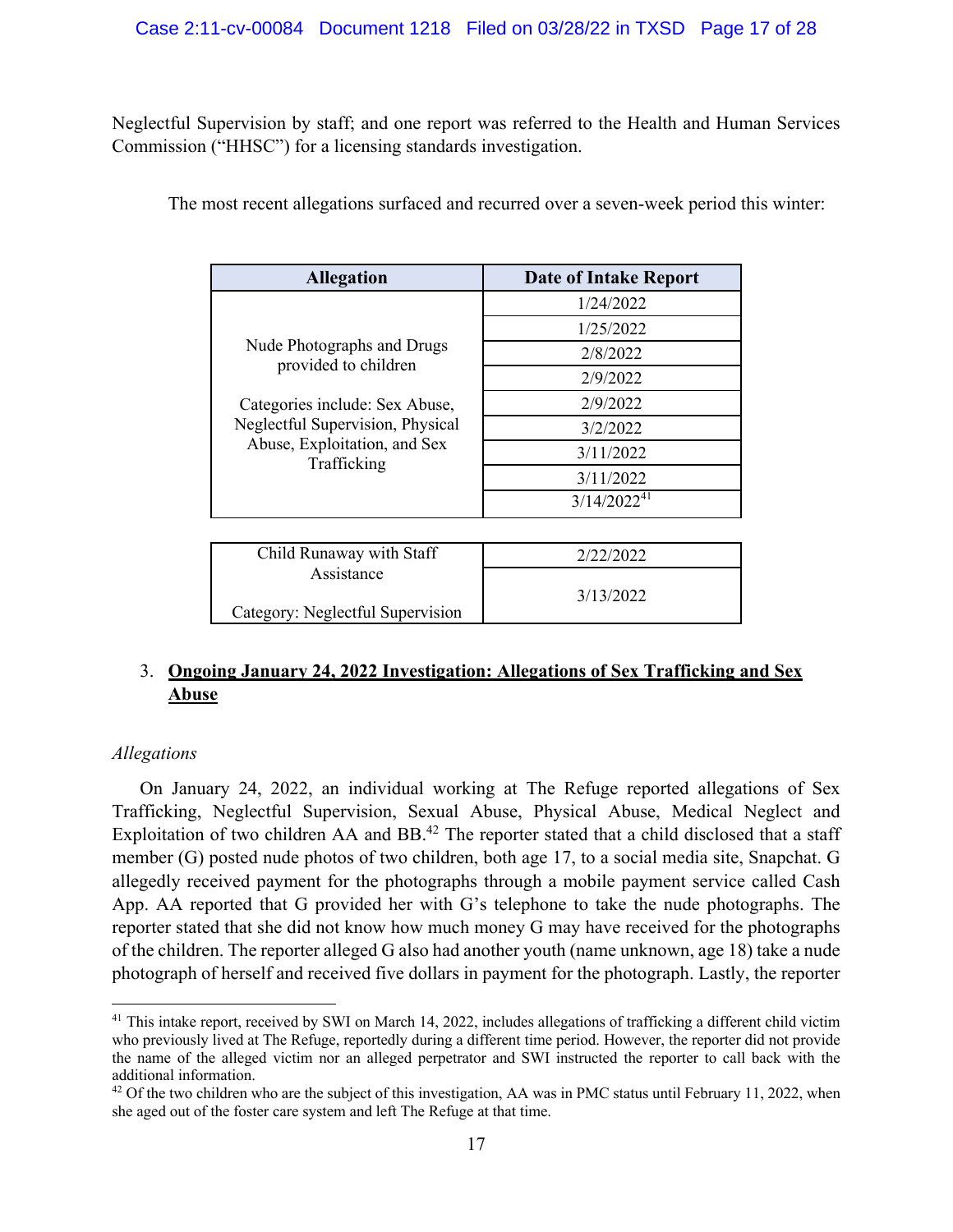alleged that in October or November 2021, G gave the drug Ecstasy to AA and BB. The reporter said they did not know whether the children ingested the drug. The reporter stated that an administrator at the facility notified law enforcement and G was in the process of being terminated.

After the DFPS investigation commenced, SWI received seven additional reports similar to the January 24th allegations. SWI also received additional separate allegations of human trafficking discussed below.

On January 25, 2022, a staff member at The Refuge alleged that G gave AA and BB a cigar and AA smoked the cigar. The reporter did not know the date of the event. The reporter also alleged that G allowed AA and BB access to her phone. The reporter alleged that G's phone had nude pictures of G and AA and BB were able to view them. Both children allegedly also saw pictures on the telephone of drugs that G had reportedly sold recently. The reporter alleged that BB took nude pictures of herself on G's phone. BB reportedly asked for G's phone to delete the pictures, but G said she would delete them. The reporter stated that she did not know whether G deleted the pictures.

On February 8, 2022 an RCCR inspector from HHSC reported that during an interview with a child (CC, age 16) at The Refuge, the child stated that G was "trafficking the girls," and was taking pictures of two children.<sup>43</sup> The reporter stated that G traded the pictures for drugs which she stated were "percs and Xanex." The reporter stated that the staff member no longer worked at the RTC.

On February 9, 2022, SWI received two additional reports with allegations related to a third child, CC. In the first intake, the reporter stated that CC made an outcry that she had bruises "all over" as a result of a restraint by an unidentified staff member and further stated that an unidentified female staff member was photographing some of the residents naked in exchange for drugs. That same day, another reporter contacted SWI with the same allegations disclosed by CC that one of the staff members at The Refuge was taking naked pictures of the girls in exchange for drugs.

Subsequently in March 2022, SWI received two additional related reports that SWI then merged with the instant investigation, one on March 2, 2022 and one on March 11, 2022. Both reports included allegations related to a staff member supplying drugs to the children at The Refuge; that a staff member or members assisted children to run away from The Refuge; and/or that a staff member was taking nude photographs of the children. The reporter on March 2, 2022 alleged that G purchased drugs for AA and BB. The reporter alleged that G first bought them Ecstasy but when the children complained that the Ecstasy was not strong enough, G brought them Xanax bars. AA reportedly stated that the bars were blue in color and that, therefore, G directed AA to text her to say "remember to bring your blue make-up bag" as the method to request the drugs. The reporter alleged that at some point, G told the children she could not bring more drugs unless they paid her. The reporter said the children indicated that, as a result, this led to selling their nude photos and nude photos of their friends online via G's Cash App account. The reporter also stated that there were "multiple staff who have been caught supplying drugs, alcohol and tobacco products to the youth over the past several years." The reporter noted additional concerns

<sup>&</sup>lt;sup>43</sup> The monitoring team listened to the audiotape of the call, and the reporter does not describe the type of pictures.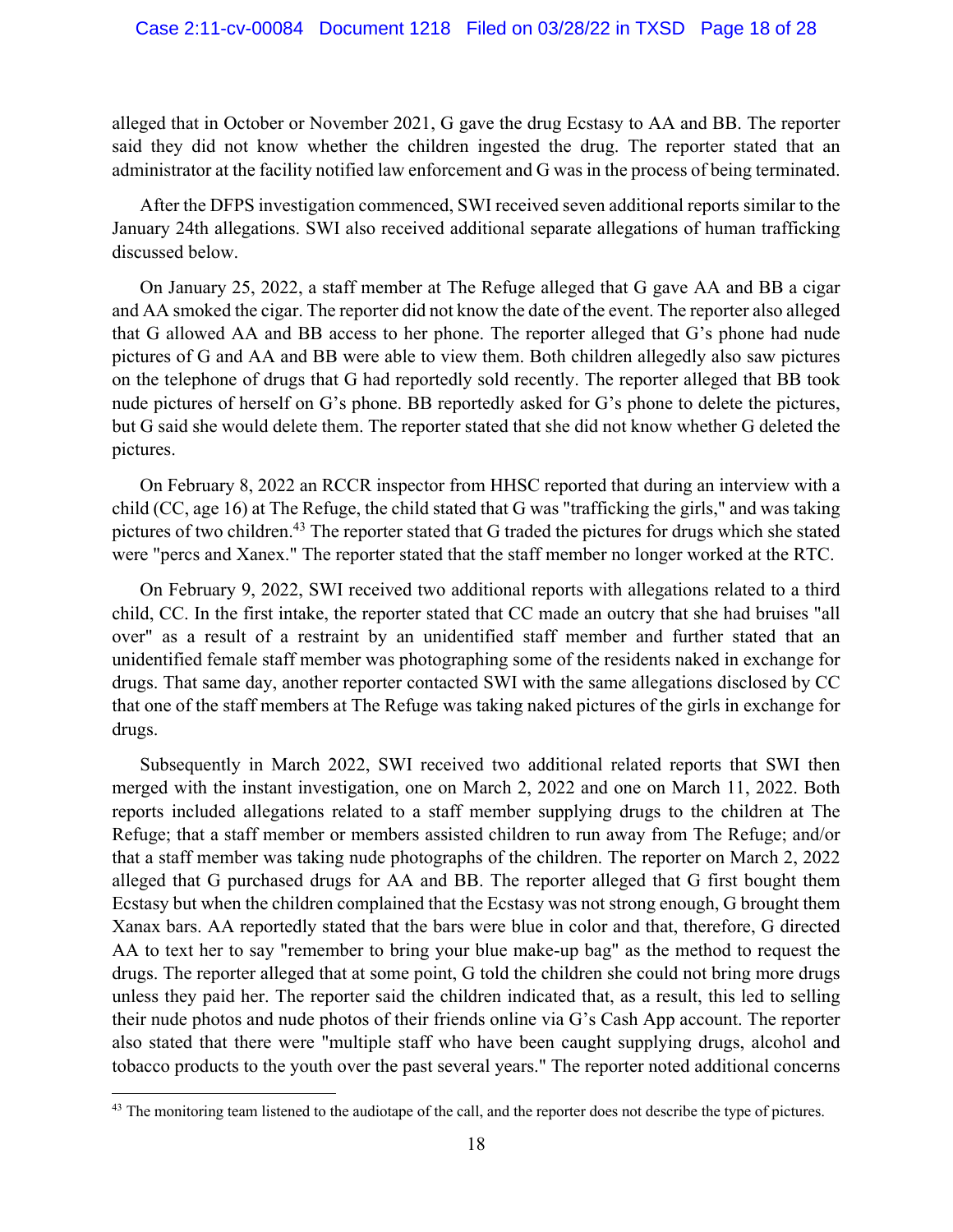that an individual working for The Refuge allegedly bribed children to prevent them from reporting incidents to the State, and required the children to use the recorded telephone line to make telephone calls so the administrators would know whether the children called the State. The reporter also made allegations about Medical Neglect unrelated to the other allegations in the intake.

On March 11, 2022, an advocate for an unidentified child at The Refuge alleged that an unnamed staff member gave drugs to the children. The child also said that that staff members would (or did) help "a girl or girls run away" from The Refuge.

On March 21, 2022, an individual reported that a youth (DD, age 18) said that she was previously placed at The Refuge in 2021 and that G told her that G previously "pimped out girls." DD reported that she was not trafficked by G. The reporter said that after DD departed from The Refuge, AA remained in placement at The Refuge, and approximately two weeks prior to the report, AA told DD that G had children send her nude photographs in exchange for G purchasing the children drugs and alcohol. These incidents reportedly occurred in November and December 2021.

As of March 25, 2022, DFPS's investigation into the above allegations remains open. The investigative record shows that The Refuge terminated G on January 24, 2022.

# *Information from Child AA's and Child BB's interviews with DFPS on January 26, 2022:*

- At The Refuge, AA and BB lived in a two-person cottage. AA was placed at The Refuge on August 27, 2020 by Our Children Our Kids ("OCOK") and BB on June 8, 2021 by DFPS. G worked as an overnight staff member and was assigned to the children's cottage. The children's interactions with G were limited to nighttime hours.
- During their separate January 26, 2022 interviews with DFPS, AA and BB reported that G provided them with drugs twice; once in approximately October 2021, G provided both children with Ecstasy ("XO"), and a second time in November 2021, G provided AA with a Xanax bar. AA stated that G was aware that the children had a history of drug misuse.<sup>44</sup> One of the children stated that she had been sober for approximately two years and G knew this when she provided her with the drugs. The children said that prior to G providing Ecstasy to the children in approximately October 2021, G allegedly showed the children photographs on her telephone of different drugs. While looking at the photographs, BB

<sup>44</sup> According to AAs last Common Application, completed less than a month before she was placed at The Refuge, she "continue[d] to struggle with substance abuse issues." During the time that AA was trafficked, she was forced to use illicit drugs. The Common Application indicates AA first used alcohol, marijuana, and methamphetamines at the age of 12, but also started using cocaine when she was 14, and heroin when she was 15 years old. It notes, "[AA] has urges to use methamphetamine again." AA received treatment in an in-patient setting in 2020 and successfully completed the program, but relapsed in 2021, prior to being placed at The Refuge. BB's Common Application states that she was diagnosed with marijuana and stimulant abuse disorders, shows that BB used marijuana "daily" at the age of 12, and as of July 19, 2021 "it [was] suspected that youth may still be using." It also indicates BB had also used methamphetamine. It indicates that she overdosed on Xanax and Promethazine in an attempt to get high when she was 13 years old. BB's service plan indicates that she was to receive treatment for substance abuse through an outside program during her stay at The Refuge; her updated service plan indicates that this treatment is to continue.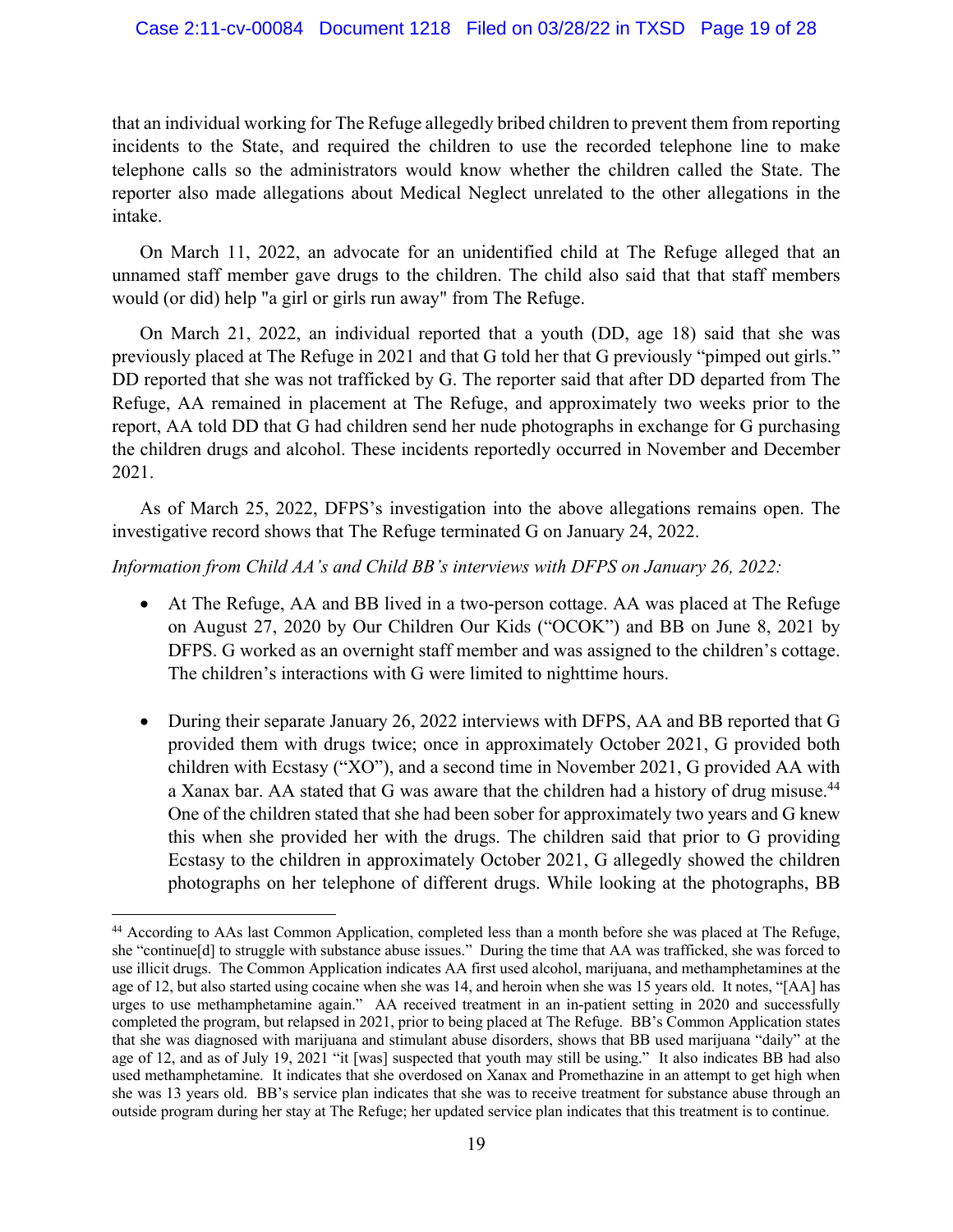reported that the children suggested that G bring them drugs. AA and BB said G then brought the children Ecstasy. AA stated that on G's first day of employment with The Refuge, she observed a former resident, DD, ask G for a "Black and Mild," and G allegedly brought the child the cigar. AA reported that after observing this, she "knew [G] was going to bring in contraband."

- The children said G told them that she would bring them drugs and other items, however, she required monetary payment for these items. To secure payment, AA and BB reported that they planned to sell nude photographs of themselves on social media (Snapchat) to people they knew using G's telephone. AA stated that G also provided the children her Cash App account to process any monetary payments the children received from their photographs in November 2021 or December 2021. Both children stated that G knew of the children's plan and reportedly told the children that "they have to have each other's backs" and that Child A and Child B could go to jail for these actions. The children said that G did not ask them to take nude photographs but she required money to buy them drugs, and they could not have completed such transactions without the use of G's phone.
- Both children reportedly used G's telephone to take nude photographs of themselves. However, BB said she did not identify anyone to whom she could sell the photographs. BB stated, "No one Cash App'd her [G]." AA reported that she posted a nude photograph on Snapchat; however, she stated that the photograph she posted did not depict her (but someone else). AA reported that an unnamed friend who previously resided at The Refuge assisted her in posting a nude photograph of another person (the photograph excluded the face) to Snapchat. AA stated that this friend paid five dollars through the Cash App for the photograph and this transaction was "enough proof for The Refuge" to terminate G.
- In their January 26, 2022 interviews with DFPS, both children reported that G failed to maintain appropriate boundaries between herself and the children. According to BB, G disclosed highly inappropriate and concerning information about herself to the children including that she used to "pimp out girls for her baby daddy." The children's interviews indicate that G's sharing about her personal life appeared to impact the children's decisionmaking. For example, AA reported she did not report G's actions earlier because G told AA she could lose her children and that the children could lose so much.<sup>45</sup> The children described this behavior by G as manipulative. The information G provided to the children about her personal life also appeared to scare the children. AA reported that "I am not scared of [G]; I am scared of who she knows. She [G] knows where I am… I feel helpless

<sup>&</sup>lt;sup>45</sup> The information G provided to the children about her personal life also appeared to scare the children. AA reported that "I am not scared of [G]; I am scared of who she knows. She [G] knows where I am… I feel helpless in this situation." AA stated that G's "baby daddy" used to be a "hitman" and she worried this individual would harm her from her disclosures related to G.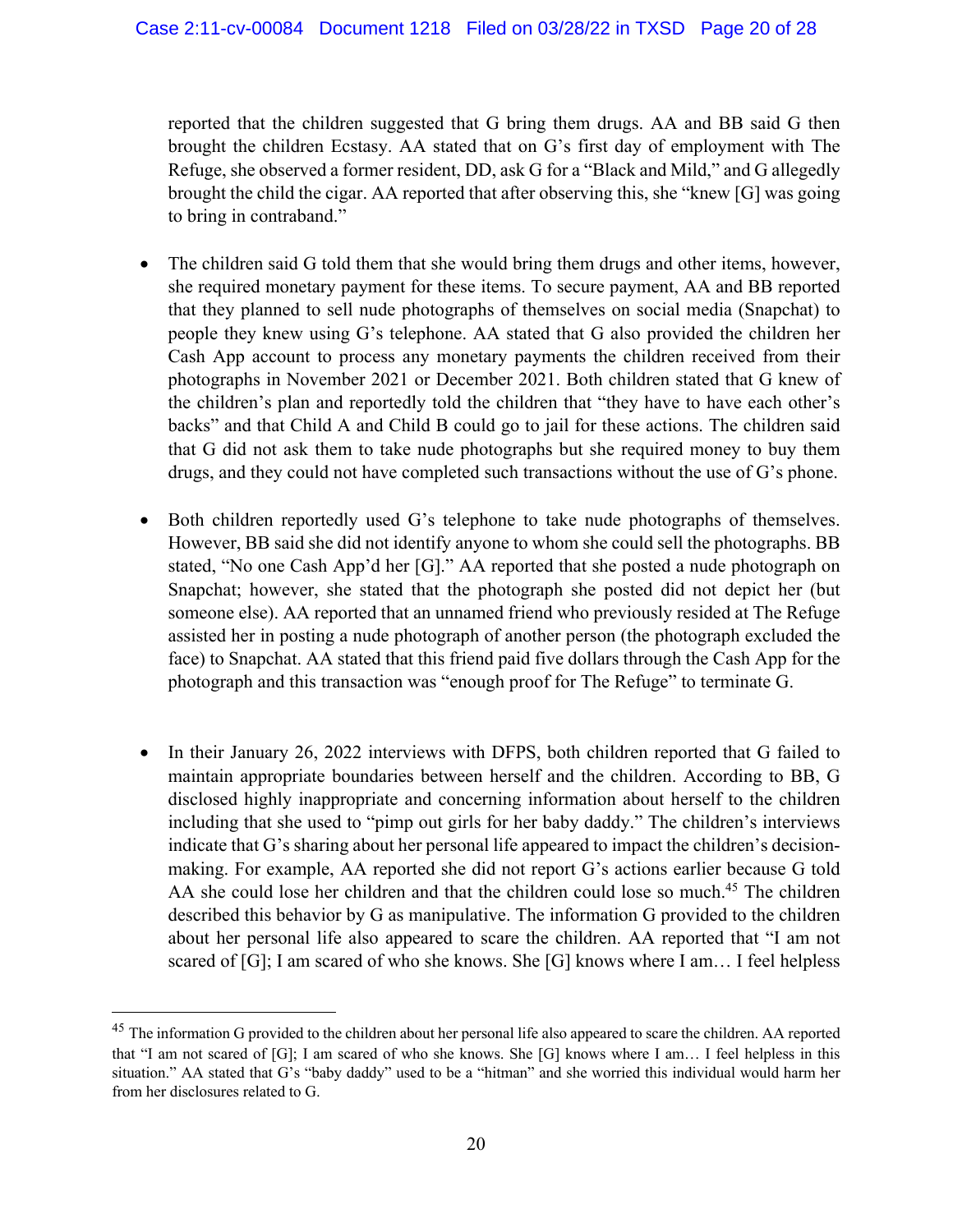in this situation." AA stated that G's "baby daddy" used to be a "hitman" and she worried this individual would harm her from her disclosures related to G.

• BB reported that she gave G a \$220 VISA gift card in exchange for G purchasing a few items for her, such as "cheap vodka." Allegedly, G did not provide BB with the requested items and another unnamed staff member assisted BB in getting the money returned to her from G. BB stated that this unnamed staff member was also allegedly aware that the children had taken Ecstasy. BB refused to provide the name of this unnamed staff member. BB alleged that G "will do anything to avoid getting in trouble." AA also alleged that G took several of her personal items (hair straightener). Based upon BB's interview, therefore, it appears that another staff member may have been aware that G was providing the children with drugs at some earlier point in time and did not report the allegation; it appears from the record that the identify of this staff person is M.

On March 23, 2022, DFPS conducted an additional interview with AA. During this interview, AA alleged that T, a senior leader at The Refuge, convinced her to disclose everything that had happened to her. AA reported that she disclosed to T the allegations regarding G and that this disclosure occurred "a few months ago." After she disclosed the allegation to T, AA alleged that T encouraged AA not to report the allegations to SWI, stating, "I'll take care of it." AA reported that she did not know whether T ever reported the allegations.<sup>46</sup> AA stated that T was a "liar." AA also informed DFPS that she had proof of G's wrong doings, including videos, texts and pictures. During the interview, a Texas Ranger contacted AA and reportedly gained access to AA's Snapchat account.

# *Information from Alleged Perpetrator G's interview with law enforcement on March 14, 2022:*

• On March 14, 2022, law enforcement officers and DFPS interviewed G who denied the allegations that she provided children with her telephone and that she was involved in selling nude photographs of the children. When asked specific questions related to her Cash App account and profile and an alleged account that received five dollars for a photograph of AA, G reported that she did not know whether she had this specific Cash App. When law enforcement officers requested that G provide her telephone, G reported she did not have the telephone on her but stated she would provide it to law enforcement at a later time. AA's and BB's description of G's telephones matched with G's description of the telephones. 47

<sup>46</sup> On January 24, 2022, an individual working at The Refuge reported allegations of Sex Trafficking, Neglectful Supervision, Sexual Abuse, Physical Abuse, Medical Neglect and Exploitation of AA and BB.

 $47$  During her interview, G was asked about an individual with whom she reportedly shares a child. This individual (K) appears to have been referenced by the children in their interviews as G's "baby daddy." G reported that she has known K since she was 14 years old. She reported that K "has been incarcerated a lot" and she does not stay in touch with him. CC alleged that K sex trafficked her, that G was a "pimp" as well, and that CC observed G "collecting money" from "girls" in an area where CC alleged G sold "crack." The record made available to the Monitors does not provide any additional corroboration for these allegations, nor the date of the interview with CC, and K is presently incarcerated on unrelated charges.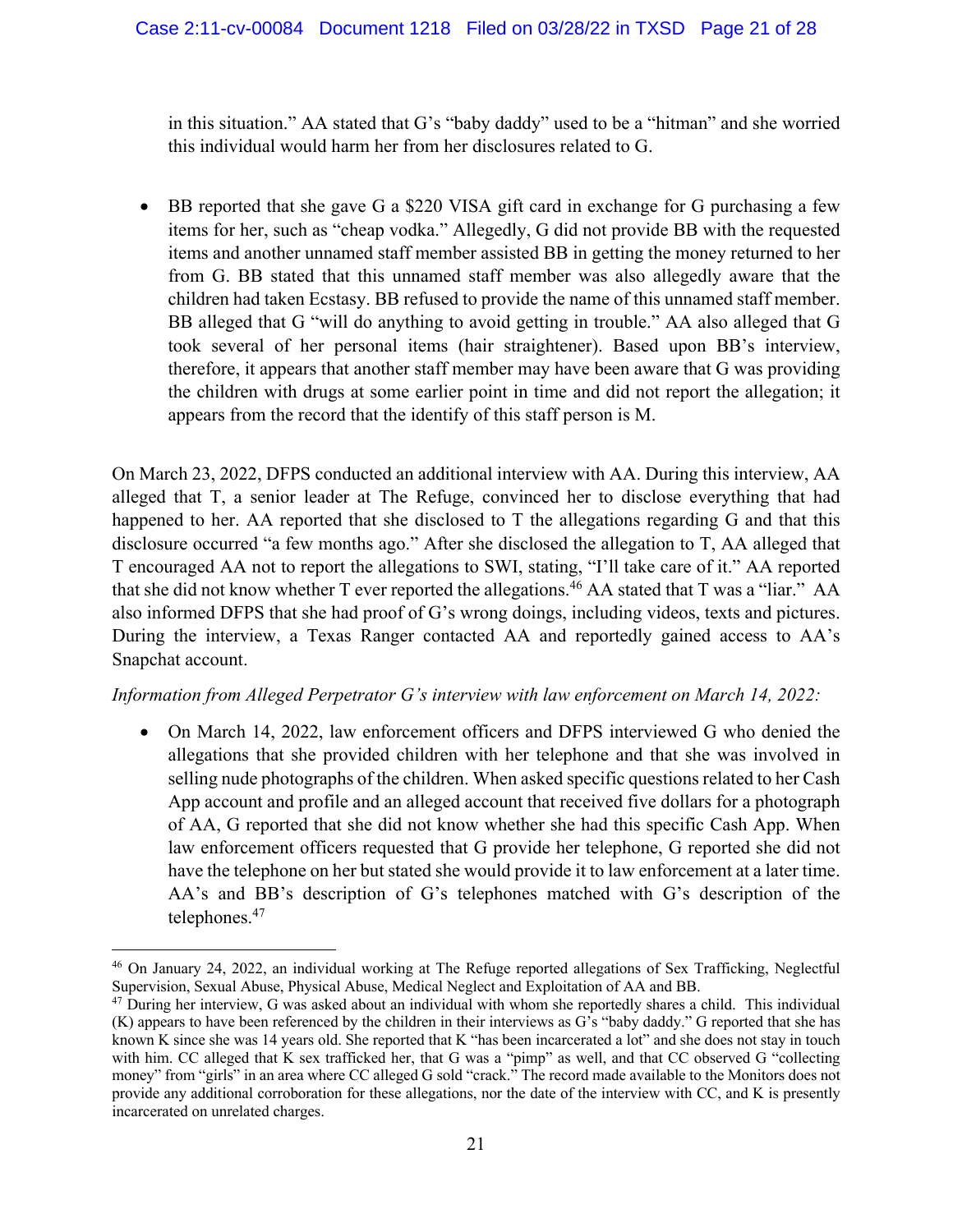- During AA's interview, she alleged that G often slept during her nightshift. Another child also alleged that G slept during her night shift. A third child alleged that she observed a staff member sleep, however, she refused to provide the name of the staff member. In her interview, G reported that she informed The Refuge many times that during the day she provided care for her children and was unable to sleep during the day as a result. G stated that she also emailed management employees at The Refuge about her concerns working the night shift and not being able to stay awake. G reported that she knew the RTC had cameras and that the cameras documented her sleeping. G stated that unidentified persons employed at The Refuge told her that "everyone sleeps, and it was no big deal." On February 25, 2022, the Director of Residential Care reported to DFPS that The Refuge had installed QR codes that staff members must scan on children's doors when completing night checks, and a hired a night shift supervisor who is reportedly responsible for ensuring staff members are not sleeping in any of the cottages and responding to staffing issues.
- Separate from the instant allegation but related to sleeping staff, there were also two separate intake reports to SWI stemming from reports by HHSC supervisors alleging that staff members at The Refuge were sleeping during night supervision. On February 25, 2022, SWI received a report that a child stated a staff member was "always sleeping" at night; and on March 3, 2022 another allegation was reported by HHSC staff about staff sleeping. These two reports did not identify a specific staff person. As of March 27, 2022, DFPS' investigation into these allegations is pending.
- Additionally, on March 23, 2022, RCCR reported to SWI that in October 2021 a staff member, who had been assigned to the night shift, was advised that she would be switched to the day shift in December 2021. The staff member was "very vocal" to The Refuge leadership about changing her schedule to the day shift because she had fallen asleep during her assigned night shift. The staff member had been counseled by supervisors due to her falling asleep during multiple shifts. The reporter stated that there were "no known incidents" during the nights when the staff member was asleep during her shift. That selfreport resulted in an additional DFPS investigation.

# *Information learned from collateral interviews:*

• On February 1, 2022, RCCI interviewed T, a senior leader at The Refuge, who stated that AA disclosed the allegations regarding G to her and with the evidence provided by the child, T immediately terminated G on January 24, 2022. Regarding the allegations, AA reported to senior leader T that G gave the child her telephone and allowed AA to use Snapchat on the telephone. AA also reported that "recipients" sent money through the cash application to G. T stated that she asked AA for proof to support her allegation and AA then used T's phone and showed her some of the pictures posted on the phone app. T documented the time stamps of when the photographs were taken and verified on the RTC's camera footage that G's shift matched the times. T also made a copy of the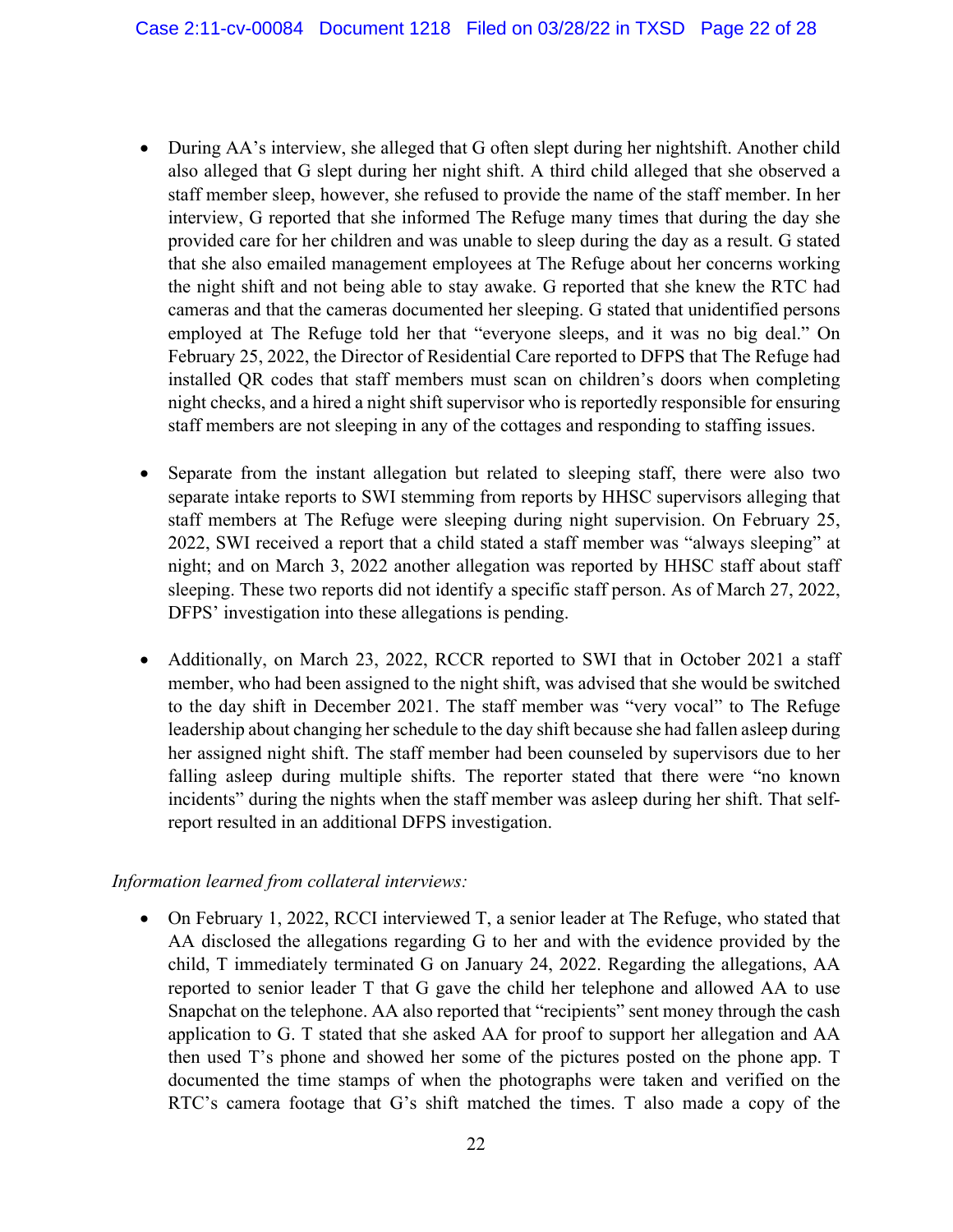screenshot with G's snapshot attached. T said that AA also alleged the money the children received from the nude photographs was provided to G to purchase drugs for the children. T said G reportedly brought Ecstasy and Xanax bars for the children.

- Between March 9, 2022 and March 18, 2022, a Children's Advocacy Center conducted forensic interviews of other children who had placed at The Refuge. During the forensic interviews, one child reported a new allegation of maltreatment, alleging that she heard that a staff member at The Refuge inappropriately touched a child(ren). The child reported that she did not know the identity of the staff member who allegedly touched the child(ren). CPS reported the child's allegation to SWI and DFPS opened an investigation into the allegation on March 11, 2022.
- T stated when she terminated G, G did not say anything to her and the Human Resources representative during their meeting. She stated G did not ask any questions about her termination.
- On February 10, 2022, another staff member (M) reported to a DFPS investigator that AA informed her in January 2022 (prior to January 24, 2022) that G had not returned another child's \$220 VISA gift card. AA told M that the child gave the money to G to purchase "cake bars" and "weed" for them. M allegedly told AA she would help the children retrieve the money from G. M reported that she telephoned G and inquired whether G had taken the child's money. G reportedly confirmed that she had taken the money. M asked whether G used the money for "weed," and G responded that she used the money for a weave, suggesting that M misunderstood AA or that AA misunderstood what G intended to buy. M told G she needed to return the money to the child, and G allegedly did so. The next day, M allegedly took AA to see her therapist. M said that she assumed that AA told the therapist all the information she disclosed to M and "everything had been handled." Reportedly, M learned a week or two later that there was an open investigation and she assumed it must be related to the information the child had shared with her. The monitoring team was unable to locate any record that M reported the allegations disclosed to her by the child to SWI. DFPS has identified M as an alleged perpetrator in another investigation for aiding the runaway of a separate child at The Refuge on February 20, 2022. Staff's involvement in that incident is discussed below.

In the course of the 2022 investigations, DFPS learned that various staff members at The Refuge had interconnected family and cohabitation relationships. Those relationships were identified by DFPS as follows: G, the alleged perpetrator in the January 24, 2022 investigation, has a sister, an aunt, a cousin and a cousin by marriage who were also employed at The Refuge. Two of these staff, and their housemate who was also employed by The Refuge, have been implicated in allegations that staff members assisted two children who ran away from the facility on February 22, 2022, as discussed below.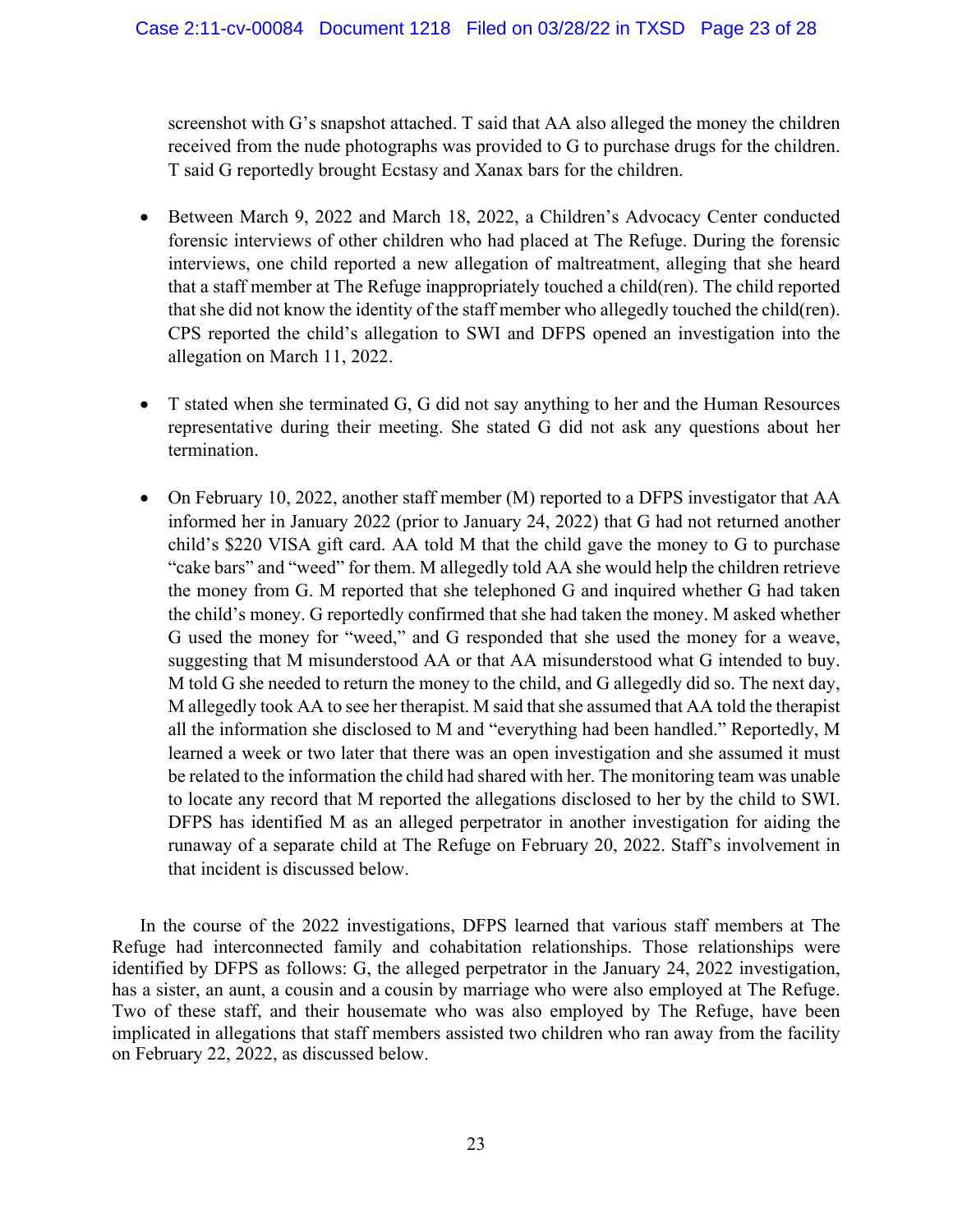On March 17, 2022, the Senate Special Committee on Child Protective Services held a hearing on the allegations at The Refuge. Steven McCraw, Director and Colonel of the Texas Department of Public Safety, testified that the State expects to prosecute an individual involved in the allegations for sexual exploitation of minors and child pornography. <sup>48</sup> He stated that law enforcement officials were still awaiting digital evidence before making an arrest in relation to the exploitation of AA and BB, who McCraw stated were "recruited [by G] to provide nude photos."<sup>49</sup>

# **4. February 22, 2022 Investigation into Allegations of Neglectful Supervision and Exploitation**

On February 22, 2022, T, a senior leader at The Refuge, reported that a child (EE, age 17) ran away from the placement with the assistance of two staff members. Allegedly, a staff member (M), who had earlier indicated that AA informed her that G had not returned a child's \$220 VISA gift card, packed a runaway bag for EE and failed to promptly report that she received a telephone call from EE after the child had runaway. Another staff member (S) allegedly also spoke to EE after she fled The Refuge and did not report this communication for several hours. The senior leader alleged that S may have also provided EE with money to secure shelter after leaving The Refuge, and T suspended both staff, M and S, without pay. At the time of this February 22, 2022 intake report, the location of EE was unknown.

On March 13, 2022, SWI received an additional related report. The reporter described concerns about alleged inappropriate behavior by unnamed staff members during the time period of December 2021 through January 2022, including allegations that staff assisted girls in escaping from The Refuge and "returning to trafficking multiple times" and that management "did not act quickly enough or at all when it was discovered." The reporter also alleged inappropriate physical boundaries between staff and children and alleged that staff members lied and covered up the wrong doings.

The evidence in the record made available to the Monitors demonstrates:

- Child Protective Services from another state placed EE at The Refuge in October 2021. EE is a witness in a criminal sex trafficking prosecution. Due to EE's involvement in this criminal case, the Texas Rangers and the Federal Bureau of Investigation (FBI) are conducting investigations into EE's runaway.
- EE and another child (FF, age 16) ran away from The Refuge on the night of February 20, 2022. On February 21, 2022, staff members informed T, a senior leader at The Refuge, that they were involved in EE running away. On February 22, 2022, T reported the allegations to SWI. On March 3, 2022, RCCI documented that EE had been found and was currently placed in another setting in Texas.

<sup>&</sup>lt;sup>48</sup> Director McCraw did not specify the intended charges under review.<br><sup>49</sup> Texas Senate Special Committee on Child Protective Services Hearing, 87th Session Interim, (March 17, 2022) (statement of Seven McCraw, Director and Colonel, Texas Department of Public Safety).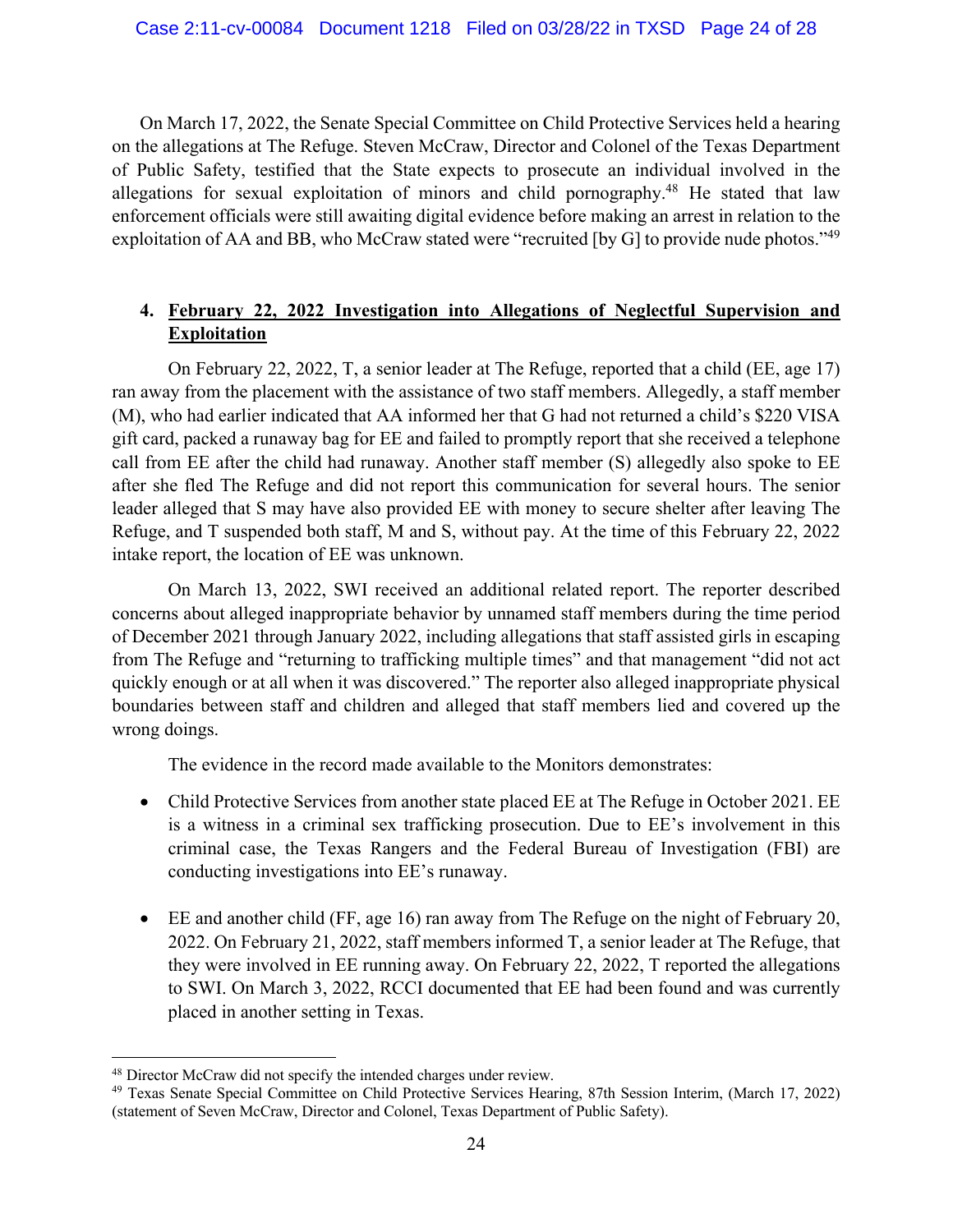- During her interview, T reported that on the night the children ran away, a staff member appropriately conducted 15-minute night checks and used the QR code to scan her night checks, and according to T, staff conducted a check at 12:37 p.m. and EE was present in her room. Staff then conducted a check at 12:51 p.m. and EE was not in her room and her window was open. Staff then reportedly contacted law enforcement according to T.
- FF reported that she ran away through the window in her room and that the alarm on her window sounded. FF stated that EE's alarm on her window was broken and did not sound when EE fled through the window. After exiting their windows, FF reported that the two children ran toward the fence at the perimeter of the campus and when the children were approximately halfway to the fence, a staff member attempted to retrieve the children, but was unable reach them. Law enforcement reportedly located FF on a freeway later that night and returned her to The Refuge. EE was not located by law enforcement that night.
- DFPS is currently investigating the conditions associated with the alleged broken alarm on EE's window. The investigation confirmed that the alarm on EE's window was broken. The RTC reported that the alarm had previously been broken by a different child<sup>50</sup> who

<sup>&</sup>lt;sup>50</sup> The child, II, ran away December 30, 2021. The Monitors reviewed the serious incident report documenting the runaway event, which RCCR reviewed in connection with its investigation of reports of the December 26, 2022 Priority 3 intake, discussed above. II is the child who was in an "unauthorized relationship" with the resident who was behaving aggressively on December 25, 2021. A safety plan reviewed for this investigation indicated that II and the other resident were observed engaging in inappropriate sexual contact by a staff member. II gave conflicting reports as to whether the contact was consensual, but when II declined to continue a relationship with the other resident, the other resident became violent toward II and eventually had to be hospitalized for homicidal ideation. When RCCR attempted to interview II for the investigation, they were told that she had eloped on December 30, 2021. The serious incident report documenting II's runaway states, "Overnight Connection Specialist [B] came in for the overnight shift at around 9:20 pm. House parent…had begun room checks on youth [II] as she went to bed at 9 pm. [House parent] last saw [II] at 9:20 pm. Throughout the evening, [B] did overnight room checks and looked in from the doorway to be sure that each girl was in her room. Houseparent…went into [II's] room the next morning at around 9am and attempted to wake/move [II] when she realized that instead of [II] in bed, the pillows, blankets and different objects were adjusted to look as if [II] was in her bed. [Houseparent] immediately notified Shift Lead V who began a search of the property with staff for [II]. Bastrop County Sheriff's Department was notified immediately." The serious incident report also noted that before II went to bed, she was "gathering her makeup, wig and clothing from her room throughout the evening," and said, "While searching for [II], it was observed that the Cottage 8 alarm was not set up." This report is somewhat at odds with the report made to SWI by V, who reported to SWI that II "was last seen at 7AM.

The Monitors' review of employee records revealed an e-mail sent by M to a senior leader at The Refuge, T, and other leadership at The Refuge on February 23, 20222, after M was fired. In the e-mail, M said "[II] ran away, it was proven on camera that [B] never checked her throughout the entire night." In the same e-mail, in reference to EE's runaway event, M noted, "Throughout that entire day before [EE] ran, she had no staff over there. She could've done anything within that time frame to prepare to flee the way that she did." EE, like BB, was on Stage 3, and like BB, may have been allowed to be on the cottage during the day without staff supervising her. In fact, during the Priority 3 investigation of BB's lack of supervision (discussed in footnote 23) one of the staff interviewed indicated that EE had also been given a walkie-talkie in lieu of being appropriately supervised by staff. After the Monitors pointed out to HHSC M's claim regarding II's lack of supervision on the night that she ran, the Monitors asked RCCR whether they reviewed video footage for the night in question. RCCR confirmed that the video had not been reviewed, and made a report to SWI regarding M's e-mail; an investigation has been opened by DFPS.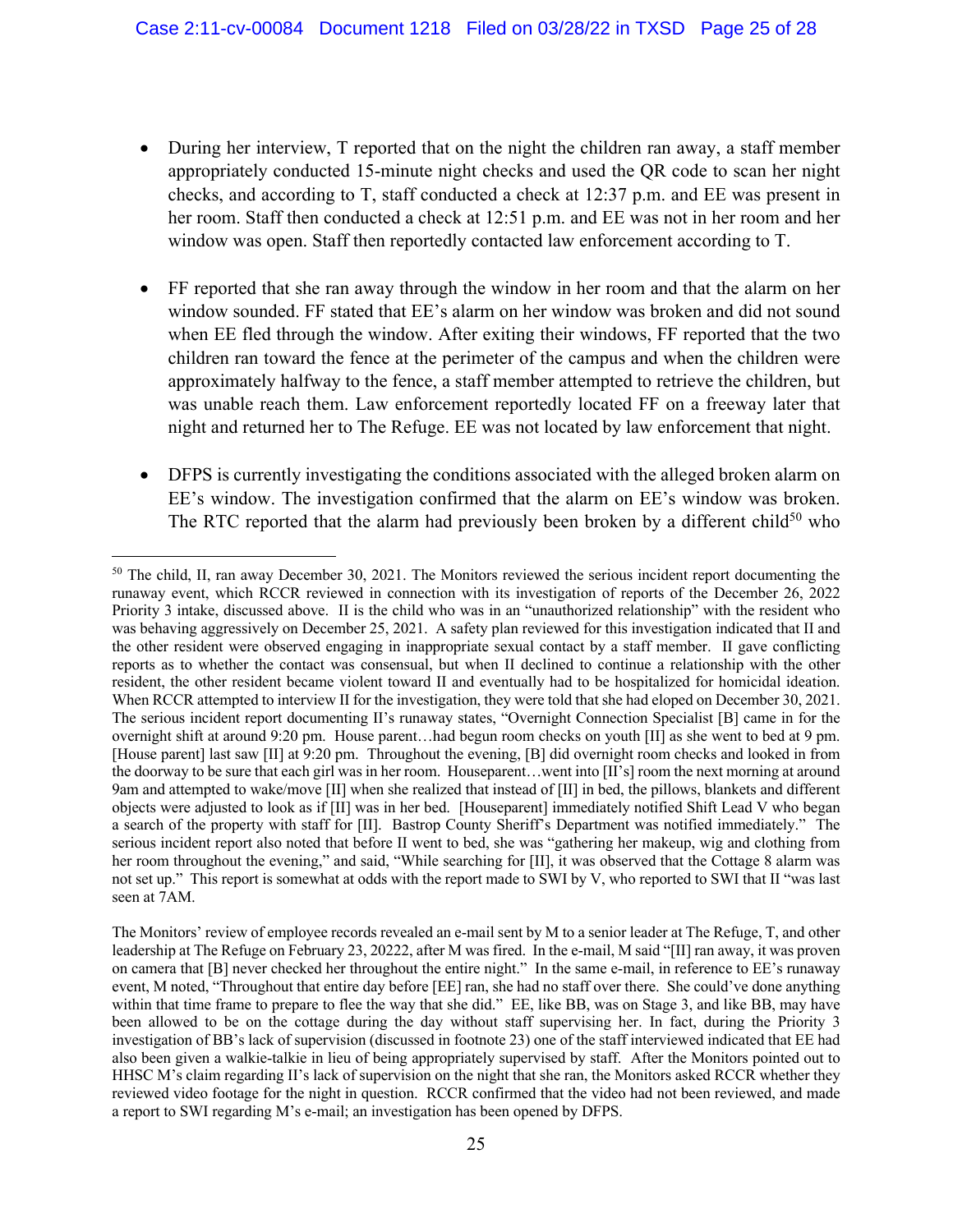fled through the same window two months earlier. The RTC reported that a new alarm was installed on the window after the child fled two months prior. The RTC stated that after EE ran away from The Refuge they reviewed the alarm on EE's window and found that someone had "tampered" with it. However, during her interview with RCCI, FF reported that "everybody" knew that the alarm on EE's window did not work. In addition, one of EE's cottage mates reported that a couple of days before EE ran away, a skunk had sprayed the house, requiring them to open the windows, and EE's window did not have an alarm on it because a previous resident had cut the wires on the alarm when she left out of the same window. However, the child said that EE told the staff that the alarm was broken. Another child, JJ, reported during her interview that different child, II, broke the alarm on the window when she ran away and that EE remembered that incident and fled out the same window. $51$ 

- DFPS documented on March 14, 2022 that the Texas Rangers and the FBI determined that four staff at The Refuge were either involved in EE's runaway or had contact with EE while she was on runaway.
	- o FF alleged that one of the staff knew EE planned to run away and assisted her in running away. On the night the children ran away, staff allegedly ensured that all the children at the RTC were in their bedrooms 30 minutes prior to bedtime. FF allegedly did not pack a runaway bag because a staff member planned to deliver a bag to the child once she was somewhere safe. The day after FF returned from the runaway, a staff member reportedly told the child not to disclose this information, stating "it's a deeper situation."
	- o There is evidence that the day after EE ran away, another staff member disclosed that she picked up the child at a park, bought her food and drove her to downtown Austin where EE jumped out of the car. Law enforcement located the child shortly

After 15-year-old II (who was in TMC) ran away from The Refuge, and before she was found, DFPS nonsuited her case rather than moving her into PMC. When the Monitors asked DFPS why her case was dismissed, DFPS responded that II's "case was dismissed at the final trial on 1/31/22 due to her being on runaway status. [II] ran numerous times while in care, and would elope for extended periods of time. The trial was extended in the event she may return, but she did not. [II's] permanency goal was family reunification; therefore PMC was not a favorable option. The case was staffed with the Supervisor, Program Director, Legal and the child's attorney ad-litem and guardian ad-litem. All parties agreed with the non-suit including the judge who granted it." E-mail from Tara Olah to Deborah Fowler and Kevin Ryan, re: Medical and Mental Health Care, March 18, 2022 (on file with the Monitors). Notes in IMPACT show that on January 13, 2022, a mediation was held, and "It was determined at the time that a nonsuit would best suit this case or the department would take PMC of the youth if she returned. If youth remained AWOL the department would request a nonsuit with the understanding if the youth was to return the department would facilitate a restart of the case." Since the child had not returned by January 31, 2022, DFPS nonsuited the case. IMPACT contacts indicate that the Special Investigator assigned to II's runaway case was told that DFPS's responsibility had been terminated and there was "nothing else for [the investigator] to do on the case." 51 When her caseworker picked her up from The Refuge on March 9, 2022, JJ also said that a staff member "did supply

her with a vape and marijuana that did not have tsh." During JJ's forensic interview, the child reported that a staff member gave her a vape.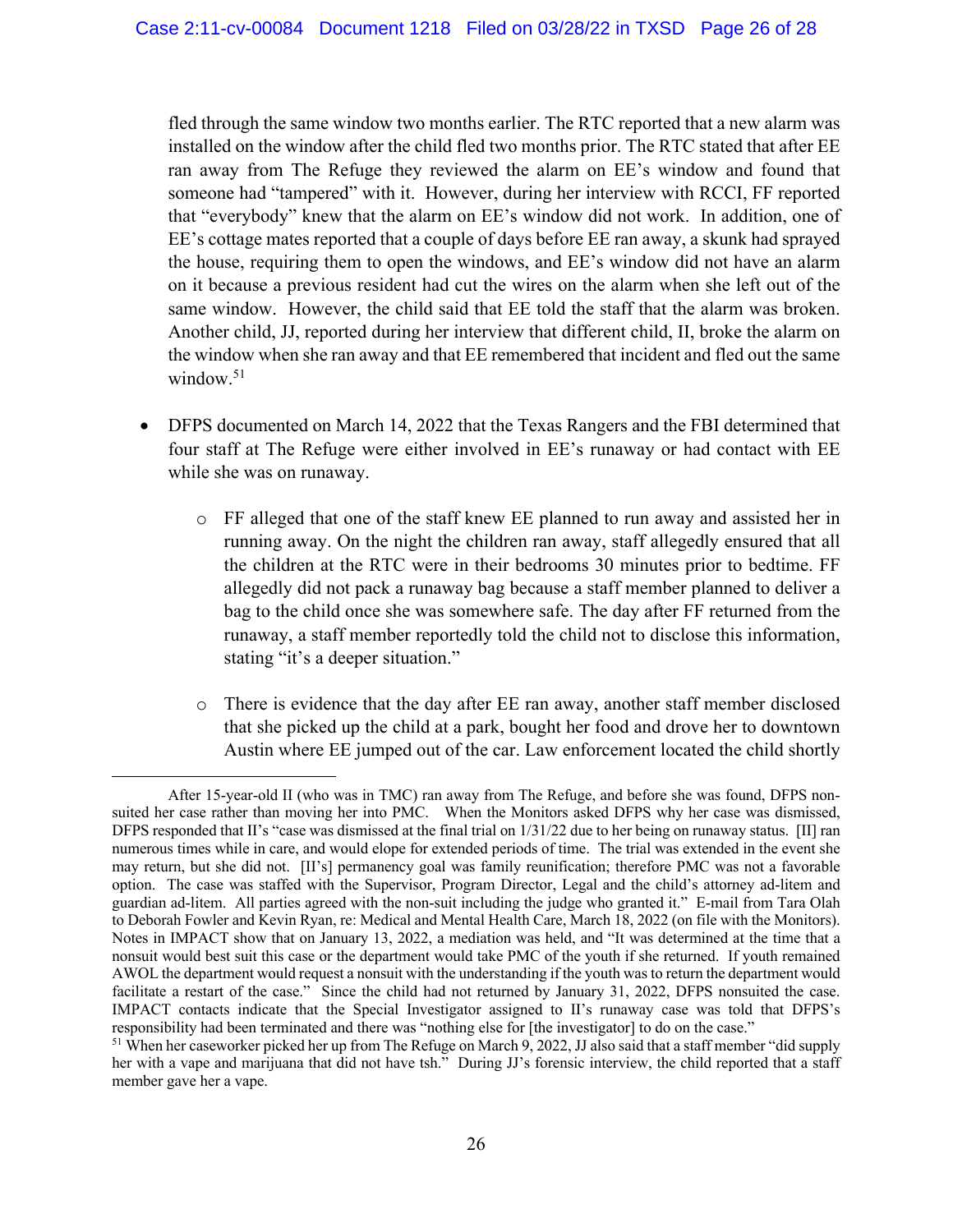thereafter at the Grey Hound bus station in Austin. FF alleged that Staff 4 planned to get a hotel room for EE.

- o Two staff received and/or made telephone calls to EE while she was on runaway status.
- o Two other staff spoke to EE twice while she was on runaway status.
- Law enforcement arrested one of The Refuge staff for making a false statement to the FBI about her involvement in the child's running away from the RTC. The Refuge terminated the employment of that individual and two others on February 24, 2022 and suspended the employment of a fourth staff because the staff members did not accurately relay information to their superiors and due to their actions around the children running away.

### **5. March 14, 2022 and March 16, 2022: Sexual Trafficking Allegations**

On March 14, 2022, the director of an agency who works with parents of sex trafficking victims called SWI to report a conversation with the mother of a child previously in the care of The Refuge. The reporter stated this individual thinks her child may have been a victim of sex trafficking while she was placed at The Refuge during some other time period (and that the child has since passed away after her departure from The Refuge). The reporter stated that the mother already called the Sheriff's Office and was awaiting a return call. The mother alleged to the reporter that there are patterns in the information about The Refuge now public with other former cases. The mother also alleged that staff gave drugs to her daughter; the reporter did not provide the names of the individual nor of the alleged victim and did not give an estimated time period of abuse. There was no referral written for investigation as the reporter stated the purpose of her call was to relay information to the mother about making the report directly. In processing the intake report, SWI contacted the reporter for additional information and learned that the alleged victim was placed at The Refuge approximately two and half years ago. SWI informed the reporter to have the mother call in a report to SWI with greater detail. The intake report was referred to HHSC.

On March 16, 2022, following a supervisor's review of the above allegations, SWI re-entered the above intake as an abuse, neglect or exploitation investigation. On March 17, 2022, SWI contacted the alleged victim's mother. The mother provided to SWI the name of her child and stated that a named staff member provided her child with "liquid marijuana" in 2019 and after this incident, the RTC terminated the staff member. The mother stated another incident occurred that involved an unnamed staff member who allegedly assaulted her child. The mother stated she contact law enforcement and attempted to press charges. The mother reported that her child has since passed away. On March 18, 2022, DFPS staffed the case and administratively closed the investigation, writing that there was insufficient information to conduct a full investigation. The Monitors disagree with DFPS's determination to administratively close this investigation prior to attempting to corroborate whether the alleged perpetrator was terminated for providing drugs to